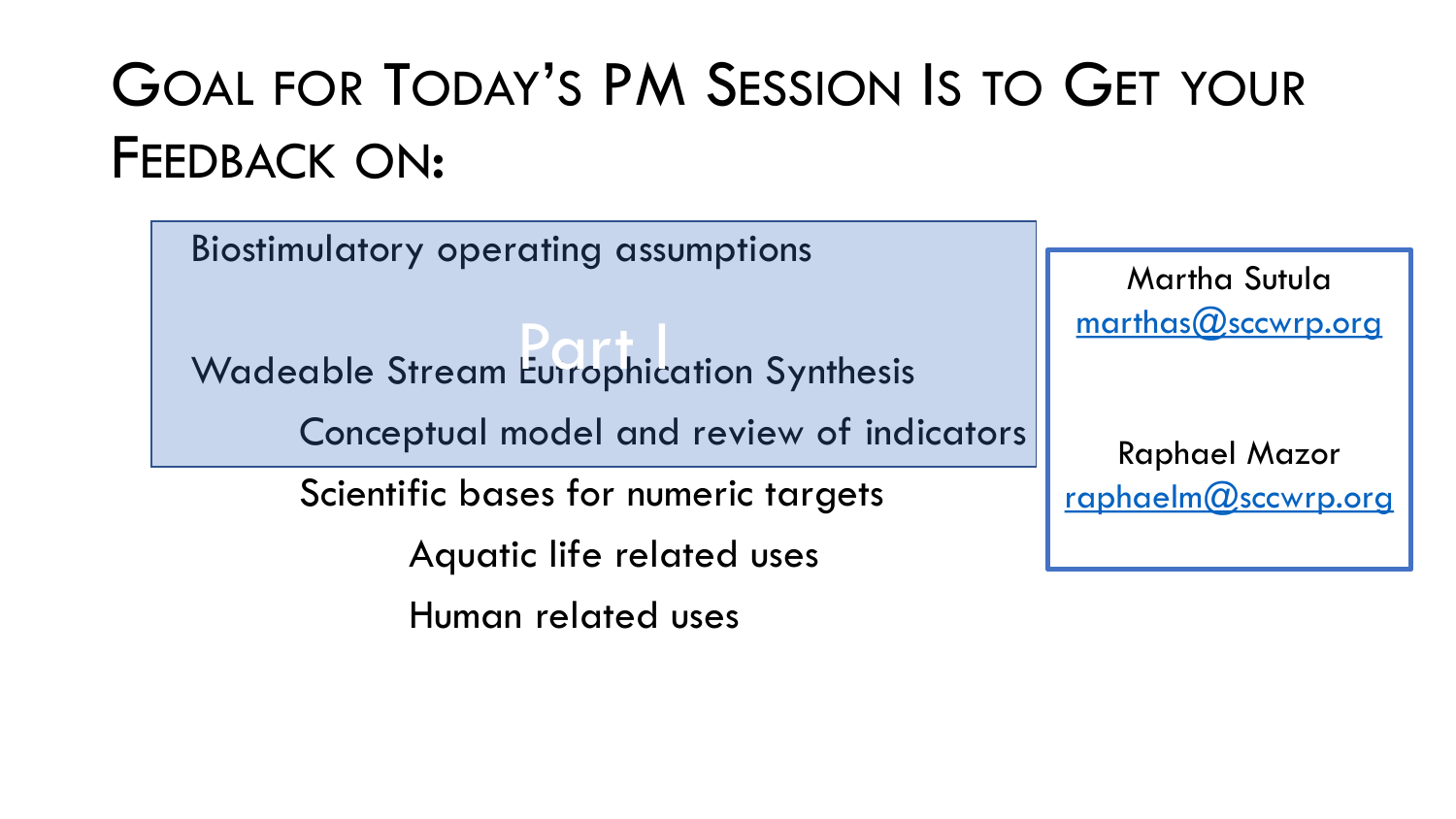### WATER BOARD BASIN PLANS HAVE AN NARRATIVE BIOSTIMULATORY OBJECTIVE



WB Staff Plans for Phase 1: Guidance for consistent interpretation of narrative objective across all waterbody types, and numeric guidance for wadeable streams





*Impact to fish habitat and aesthetics of trout stream*

"waters shall not contain biostimulatory substances in concentrations that promote aquatic growths to the extent that such growths cause nuisance or adversely affect beneficial uses" - Central Coast Water Board Basin Plan 1990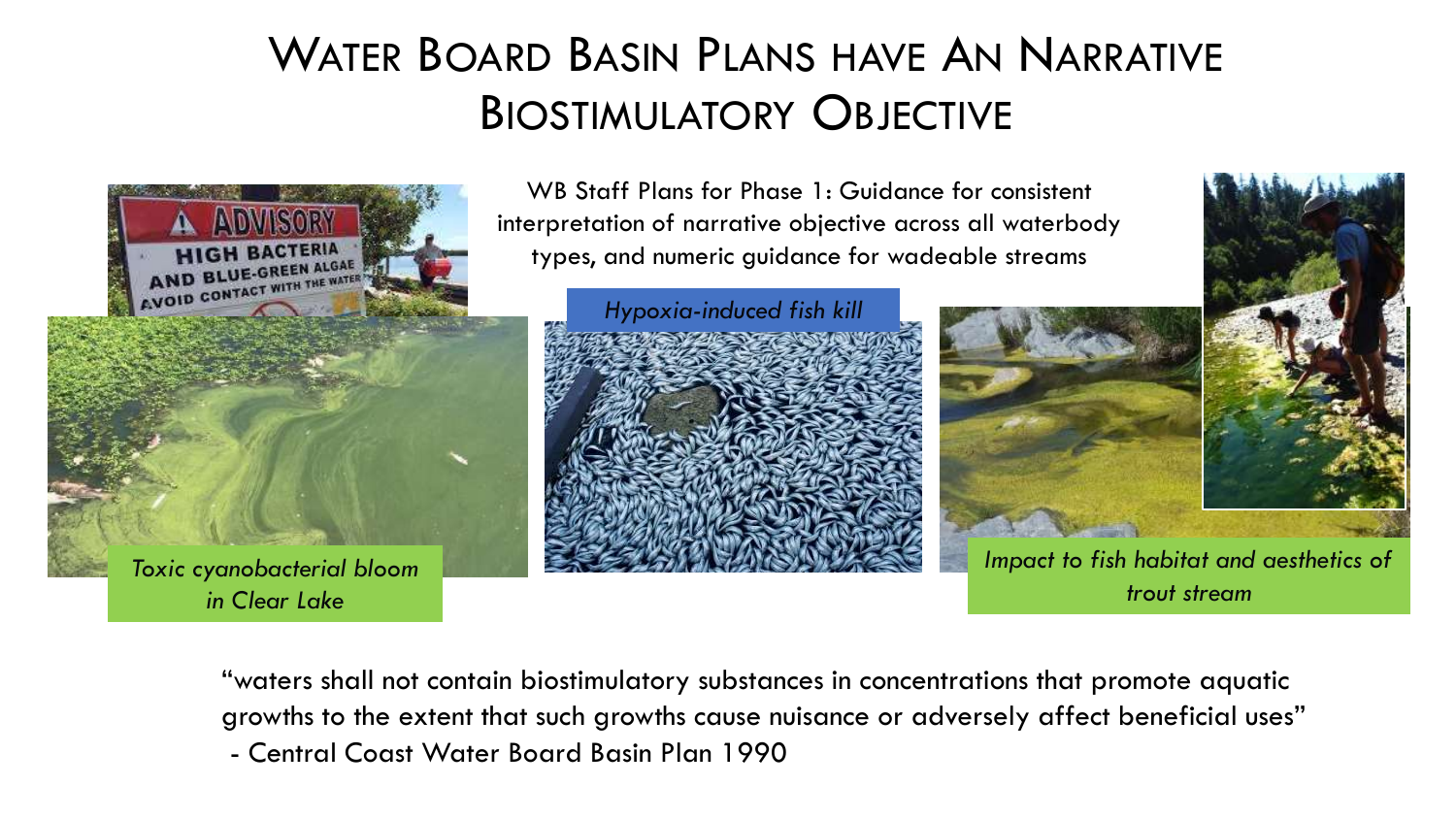### "Biostimulatory Principles" Document Represents Tech Team's Operating Assumptions Supporting Approach to Biostimulatory

- General resource for generating conceptual models and indicators where no numeric guidance exist
- 40 + years of global eutrophication science
	- Completed California eutrophication science on estuaries and (now) wadeable streams
- Operating assumptions

Approach to Assessment, Prevention and **Management of Biostimulatory Impacts in** California Estuaries, Enclosed Bays, and Inland **Waterbodies Prepared for:** The California Environmental Protection Agency **State Water Resources Control Board** (Agreement Number 07-110-250) **Martha Sutula** Southern California Coastal Water Research Project August 2018 **SCCWRP Technical Report #871**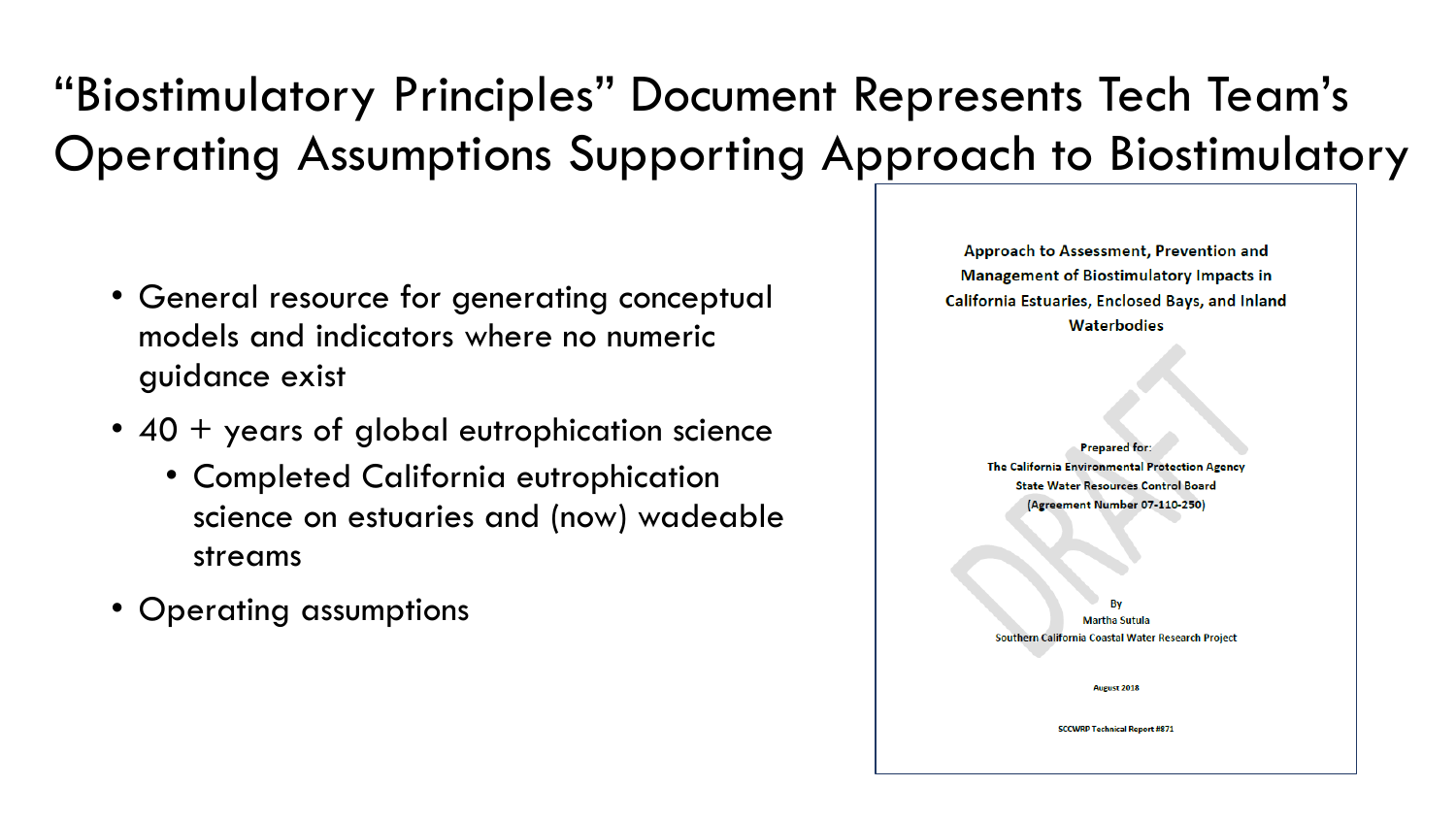# Support Consistent Interpretation of Narrative Objective (In Advance of Numeric Guidance)

• Definitions of eutrophication (the problem) and biostimulatory

- Typology of waterbodies (framework for numeric guidance)
- Generic conceptual models of risk pathways, indicators and linkage to beneficial uses
- Evidence of eutrophication impacts to California Waterbodies (problem statement)
- Key assumptions and principles (foundation for science we've conducted on wadeable streams, estuaries done thus far)

*Assume that you may want to discuss this today, so presentation will focus on this, but can respond to anything*

Builds off of Nutrient Numeric Nutrient Numeric Endpoints Framework (Tetra (Tetra Tech 2006) Builds off of Endpoints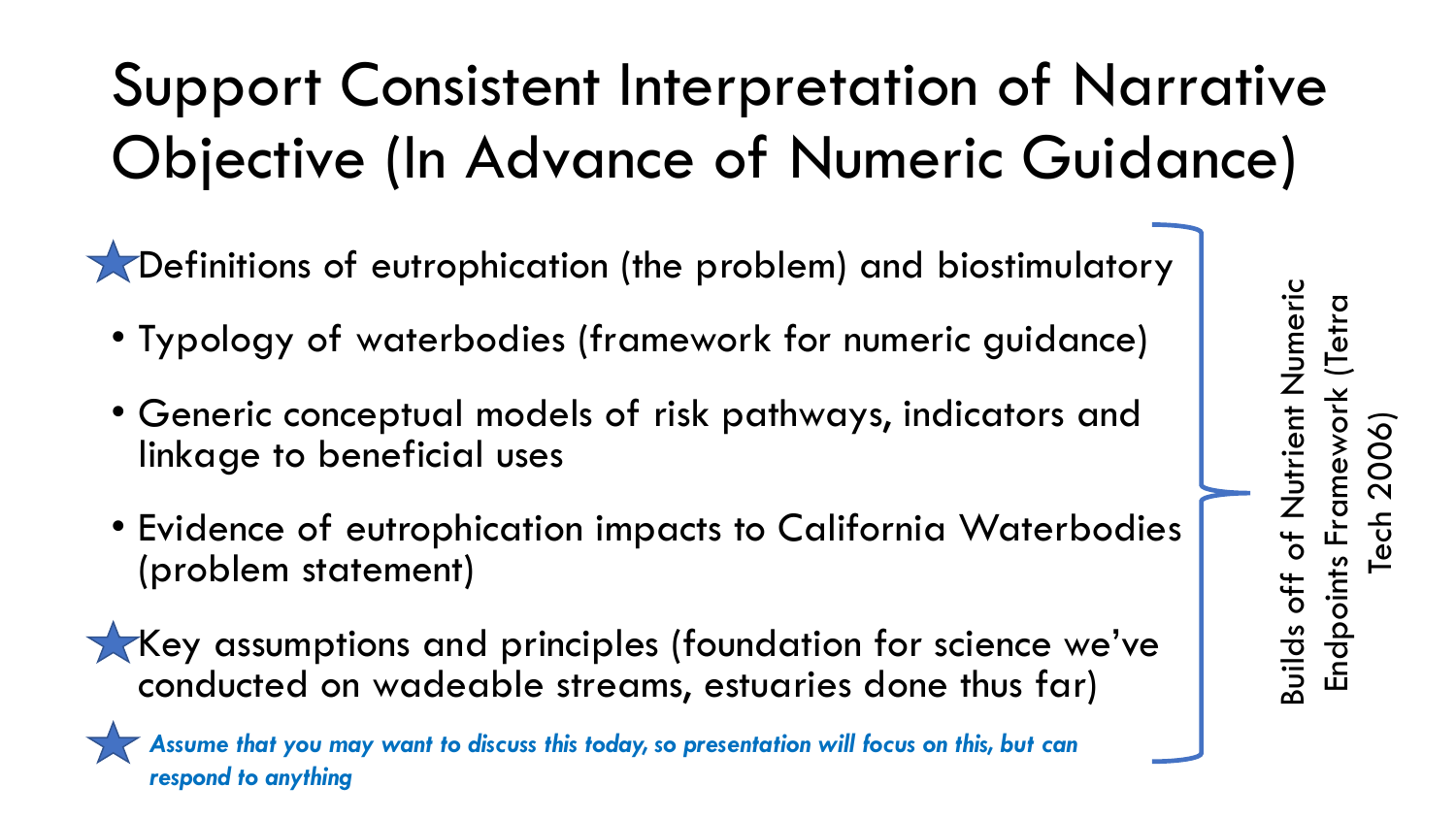# KEY DEFINITIONS THAT FRAME BIOSTIMULATORY SCIENCE

Eutrophication (the Problem): the accelerated delivery, *in situ* production, and/or accumulation of organic matter within an aquatic ecosystem (Nixon 1995, Cloern 2001)



Biostimulatory Substances and Conditions: substances such as nutrients (i.e. nitrogen, phosphorus, organic matter) or conditions, such as altered temperature, hydrology, etc. that can cause eutrophication (Cloern 2001, Paerl et al. 2011)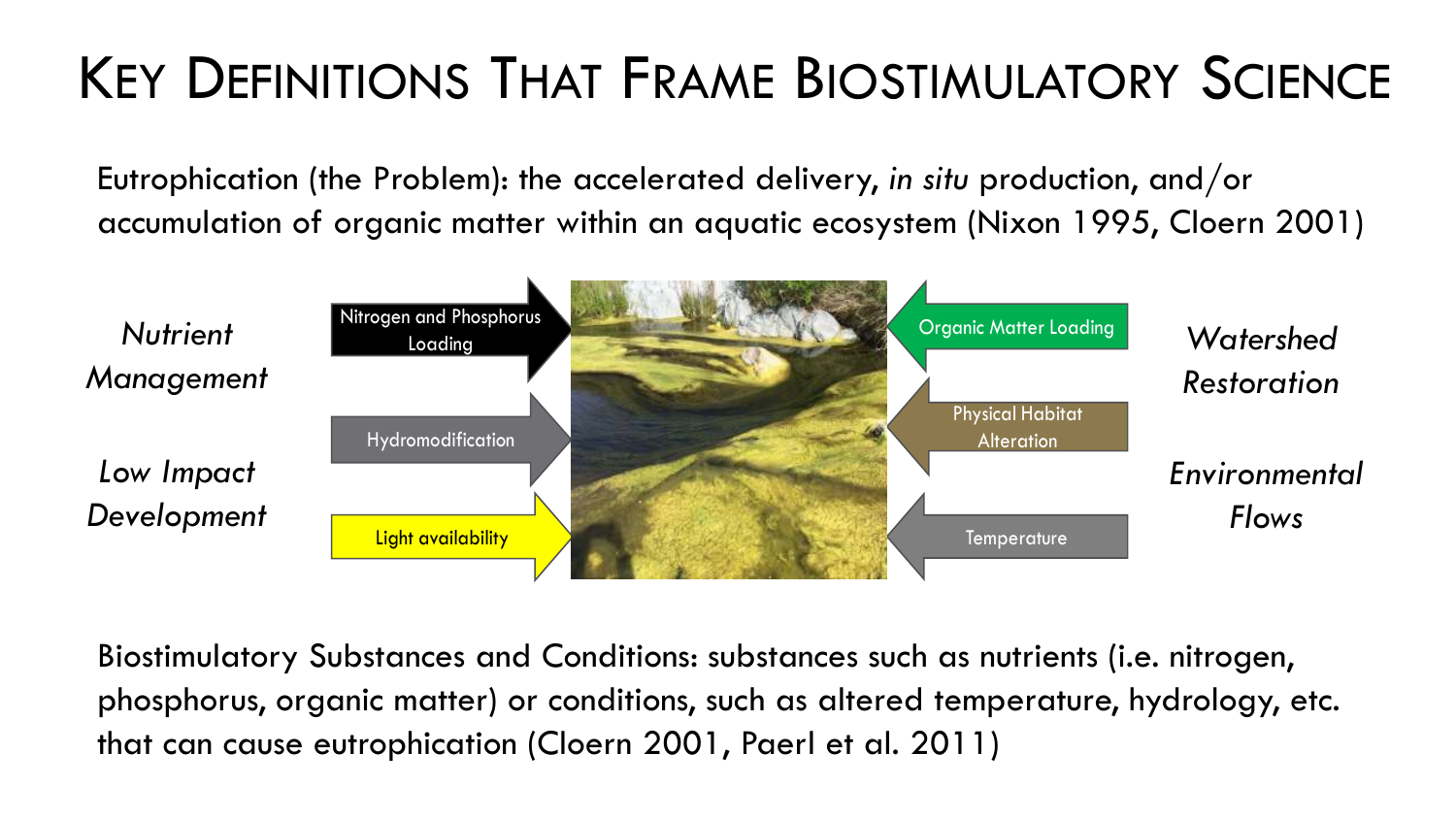## "Biostimulatory" Science

# 10 Key Assumptions and Principles

- 1. "Biostimulatory drivers" are defined as substances such as nutrients (i.e. nitrogen (N) and phosphorus (P) and associated organic matter) or conditions, such as altered physical habitat, temperature, hydrology, etc. that can cause eutrophication.
- 2. Assessment of biostimulatory impacts is based on the diagnosis of eutrophication and its consequences; inclusion of causal nutrients or other biostimulatory drivers are part of a comprehensive causal assessment and risk prevention approach.
- 3. Biostimulatory impacts to beneficial uses can be assessed through a framework developed for each waterbody type, with indicators that represent lines of evidence.
- 4. Assessment of biostimulatory impacts can consider evidence for impacts to both human and wildlife (aquatic and terrestrial) related beneficial uses.
- 5. Statewide bioassessment indices can be used as assessment endpoints from which to derive biostimulatory targets protective of aquatic life and related beneficial uses.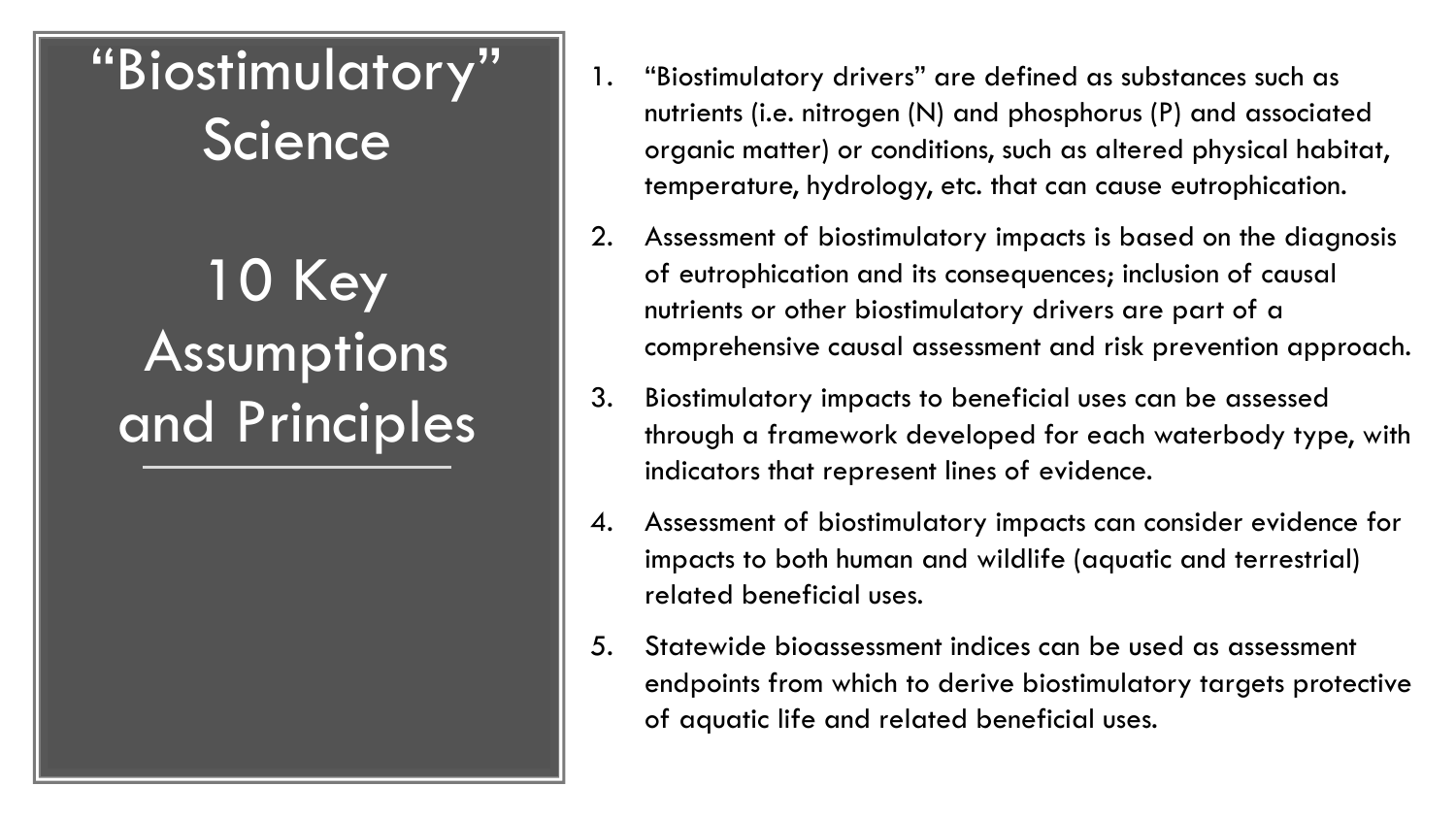## "Biostimulatory" **Science**

10 Key Assumptions and Principles

- 6. To account for total "biostimulatory" potential, thresholds should be based on total nutrients (as opposed to dissolved inorganic form) and for both N and Ps, as opposed to just controlling what is considered limiting on-site (either N or P).
- 7. Eutrophication symptoms may be caused by biostimulatory drivers far-field from the waterbody; thus assessment of biostimulatory impacts should take a watershed-wide approach.
- 8. Biostimulatory conditions can be a focal point of development of watershed-specific numeric targets and adaptive management strategies.
- 9. Implementation options to address biostimulatory conditions and substances should recognize the complexity of these drivers and how they can vary spatially and temporally from watershed to watershed and among certain waterbodies.
- 10. Generic conceptual models provided are a starting point for more specific model development at a watershed- or waterbody-specific scale.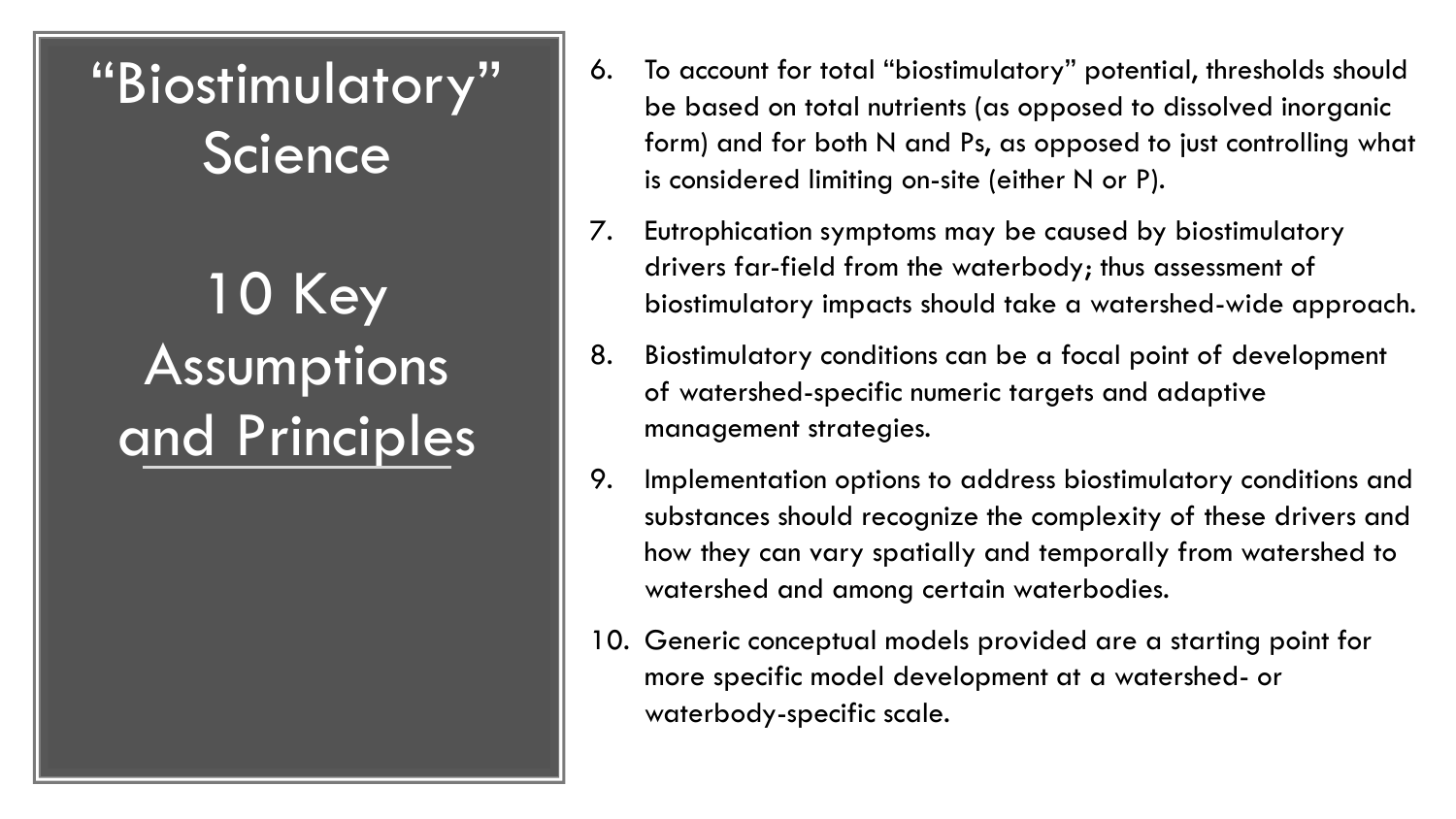Outline of Eutrophication Synthesis Report

Report is  $\sim$ 90% complete; We expect advisory group questions and comments to inform

- Definitions, with citation of "Approaches…" report
	- Eutrophication
	- Biostimulatory substances and conditions
	- Wadeable streams
- Wadeable Streams conceptual models and literature review of pathways of adverse impacts on beneficial uses

**Evaluation of candidate eutrophication indicators** 

- Eutrophication Response
- (Causal) Biostimulatory Drivers

• Synthesis of Threshold Science, As Basis for Policy Decisions on Numeric Targets

- Aquatic Life
- Human

additional work *Assume that you may want to discuss this today, so presentation will focus on this, but can respond to anything*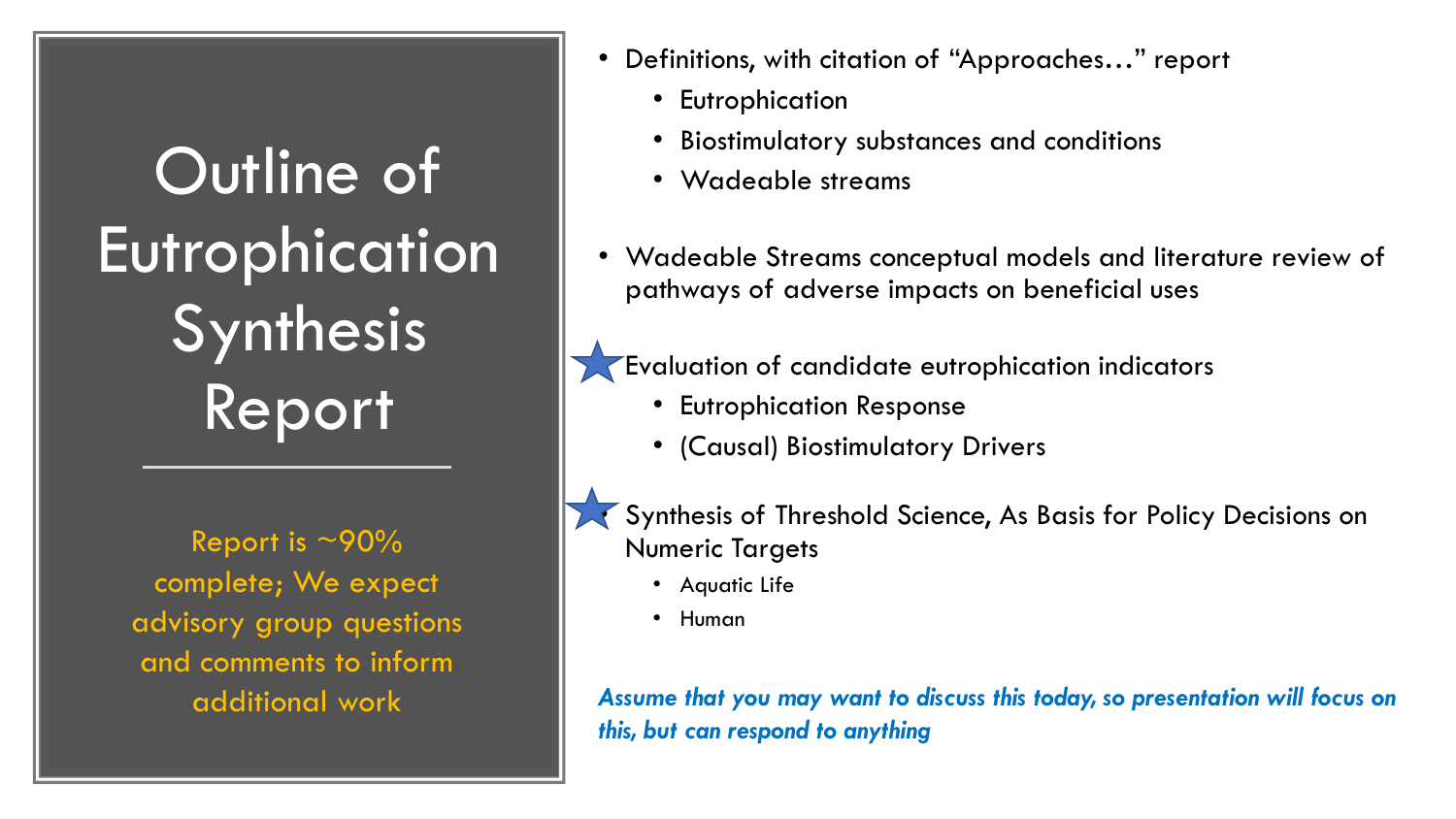## Key Findings, Part I: Conceptual Models and Indicators

- 40 year of eutrophication science of wadeable streams provides a robust basis for conceptual model and candidate indicators
- We've identified response or causal indicators that can serve as either primary and/or supporting lines of evidence in biostimulatory assessment (ultimately a Water Board staff judgment call)
	- Organic matter accumulation
	- Water column or benthic chemistry
	- HAB cell density and toxins
	- Biostimulatory drivers (nutrients)

*Many of these measures have strong basis for thresholds. Summarized in Part II of this presentation*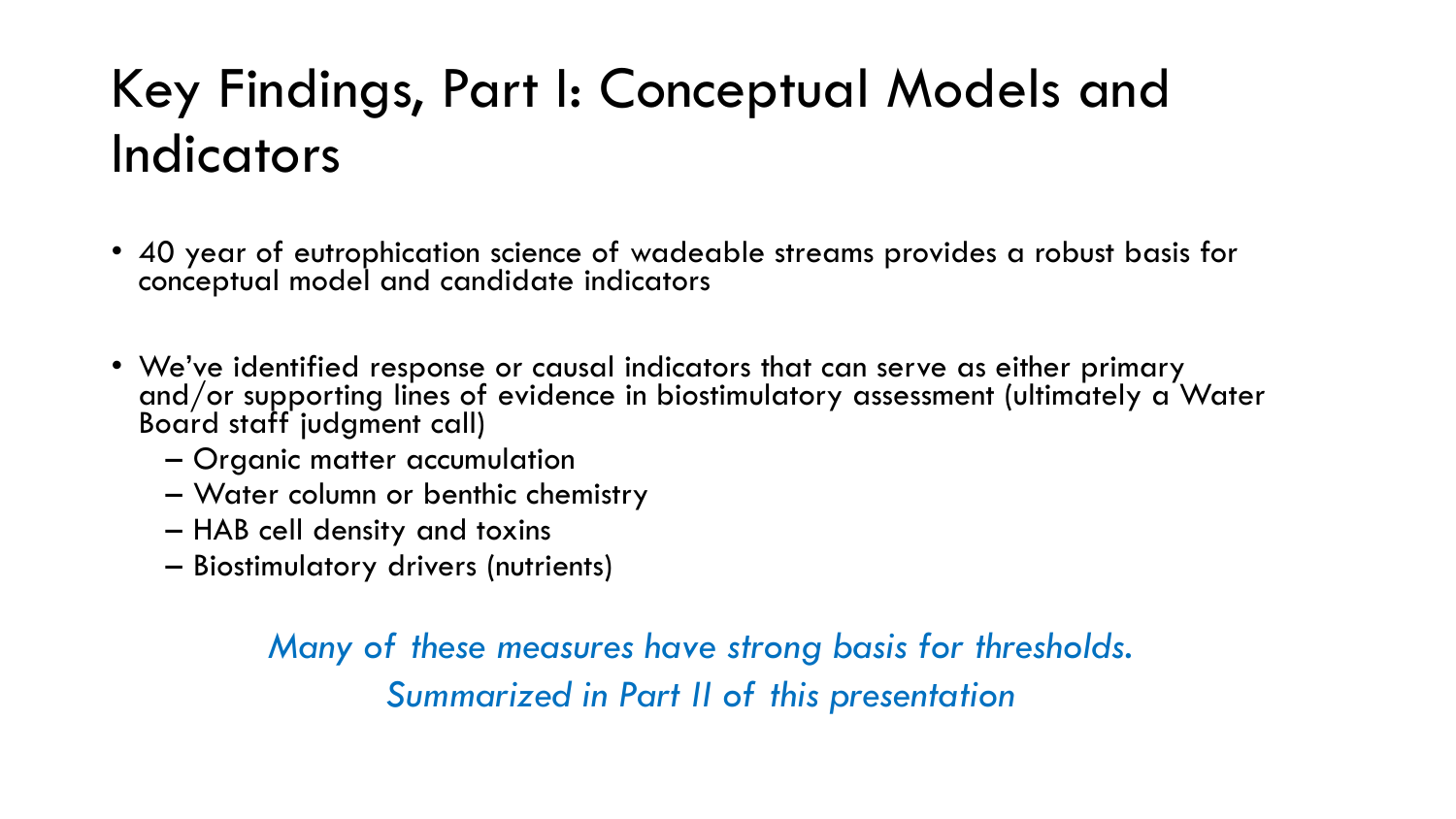Response Indicator Review **Criteria** 

#### **Indicators Should:**

- Have a clear link to beneficial uses
- Show a trend either towards increasing or/and decreasing eutrophication with an acceptable signal: noise ratio
- Have a predictive relationship with biostimulatory drivers that can be modeled (empirical or mechanistic modeling)
- Have a scientifically sound and practical measurement process, with available SOP
- Have a scientific basis for a numeric target

#### **It would be beneficial if indicators also:**

- Were easy to understand to a non-technical audience (unambiguous)
- Is currently in routine use in statewide ambient monitoring programs
- Were adaptable for use at a range of spatial scales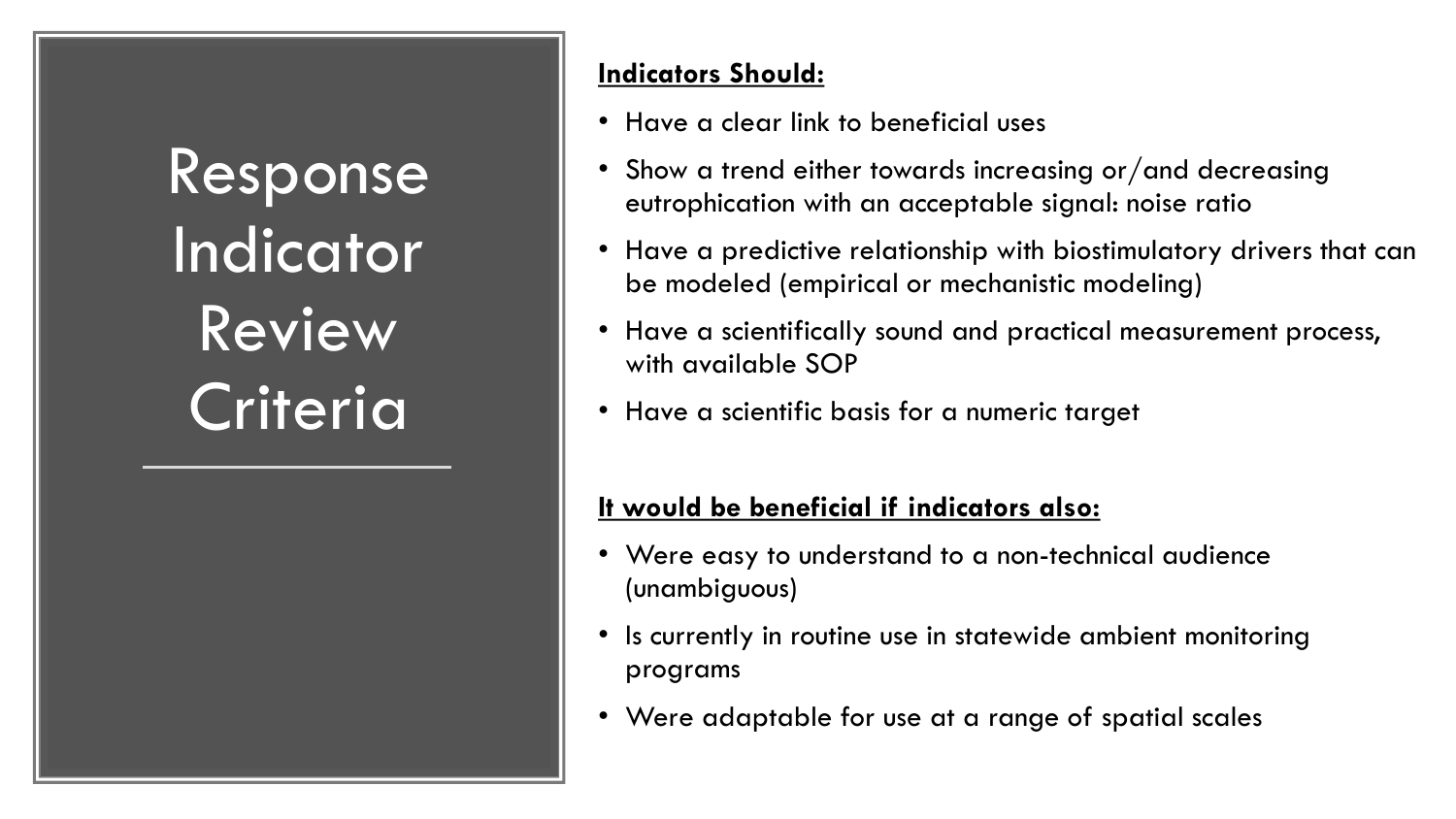**Candidate** Response Indicators **Were** Reviewed Using these **Criteria** 

Table 2.3. Evauation of wadeable stream eutrophication response measures vis-à-vis evaluation criteria. Asterick (\*) denotes applicability to eutrophication diagnosis at the metric level. Number represents strength of measure for each evaluation criterion, from 3 = best to 1= worst, while no number indicates no basis, Y= used in SWAMP or PSA assessments. H= human uses (REC1, MUN); AL = Aquatic life uses (WARM, COLD, WILD, RARE, SPAWN, MIGR)

| <b>Biostimulatory Indicator</b>                                                 | Linkage<br>to BU | BU<br><b>Type</b> | <b>Robust</b><br>Signal:<br><b>Noise</b> | Cost<br><b>Effective</b> | In<br>Use | <b>SWAMP</b> | <b>Model to</b><br>Routine or PSA? Biostimulatory<br>Drivers? | <b>Basis for</b><br><b>Numeric</b><br>Target? |
|---------------------------------------------------------------------------------|------------------|-------------------|------------------------------------------|--------------------------|-----------|--------------|---------------------------------------------------------------|-----------------------------------------------|
| <b>Organic Matter Accumulation</b>                                              |                  |                   |                                          |                          |           |              |                                                               |                                               |
| Benthic and/or planktonic algal biomass (benthic chl-<br>a, water column chl-a) | 3                | AL                | 3                                        | 3                        | 3         | Υ            | 3                                                             | 3                                             |
| Benthic or floating macroalgal percent cover                                    | 3                | AL, H             | 1                                        | 3                        | 3         | Y            | 1.                                                            | $AL = 1. H = 3$                               |
| Benthic or planktonic AFDM, or organic C, N, P                                  | 3                | AL                | 3                                        | 3                        | 3         | Y            | 3                                                             | 3                                             |
| Aquatic macrophytes: biomass, shoot height, density                             | 2                | AL                |                                          | 1                        | 1         |              | 1                                                             |                                               |
| Aquatic macrophyte percent cover                                                | 1                | AL.               |                                          | 3                        | 3         | Y            | 1                                                             |                                               |
| <b>Water and Benthic Chemistry</b>                                              |                  |                   |                                          |                          |           |              |                                                               |                                               |
| Continuous DO and pH; Diel range                                                | 3                | AL                | $3 -$                                    | $\overline{ }$           | 3         |              | 3                                                             | 3                                             |
| Water column or sediment oxygen demand                                          | 1                | <b>AL</b>         | 1                                        | 1                        | 1         |              | 3                                                             |                                               |
| Ecosystem metablism and trophic state                                           | 2                | AL                | $\overline{2}$                           | 4                        | 4         |              | 3                                                             |                                               |
| Dissolved organic carbon, trihalomethane                                        | 3                | н                 | 3                                        | 3                        | 3         |              | 3                                                             | 1                                             |
| <b>Aquatic Community Measures</b>                                               |                  |                   |                                          |                          |           |              |                                                               |                                               |
| Planktonic or benthic algal community composition                               | 3                | <b>AL</b>         | $3*$                                     | 3                        | 3         | Υ            | 2                                                             | 3                                             |
| Benthic macroinvertebrate community composition.                                | 3 <sup>5</sup>   | AL <sup>1</sup>   | $3*$                                     | 3                        | 3         | Υ            | 2                                                             | 3                                             |
| <b>Harmful Algal Blooms</b>                                                     |                  |                   |                                          |                          |           |              |                                                               |                                               |
| Benthic cyanoHAB cell density and toxin                                         | 3                | H. AL             | 2                                        | 3                        | 3         | Y            | 2                                                             | 1                                             |
| Particulate cyanoHAB cell density and toxin                                     | 3                | H. AL             | 3                                        | 3                        | 3         | Y            | 2                                                             | 3                                             |
| CyanoHAB toxin concentration in tissue                                          | 3                | H. AL             | 3                                        | 3                        | 3         |              | 2                                                             | 3                                             |
| SPATT toxin concentration                                                       | 2                | H. AL             | 3                                        | 3                        | 2         |              |                                                               | 1                                             |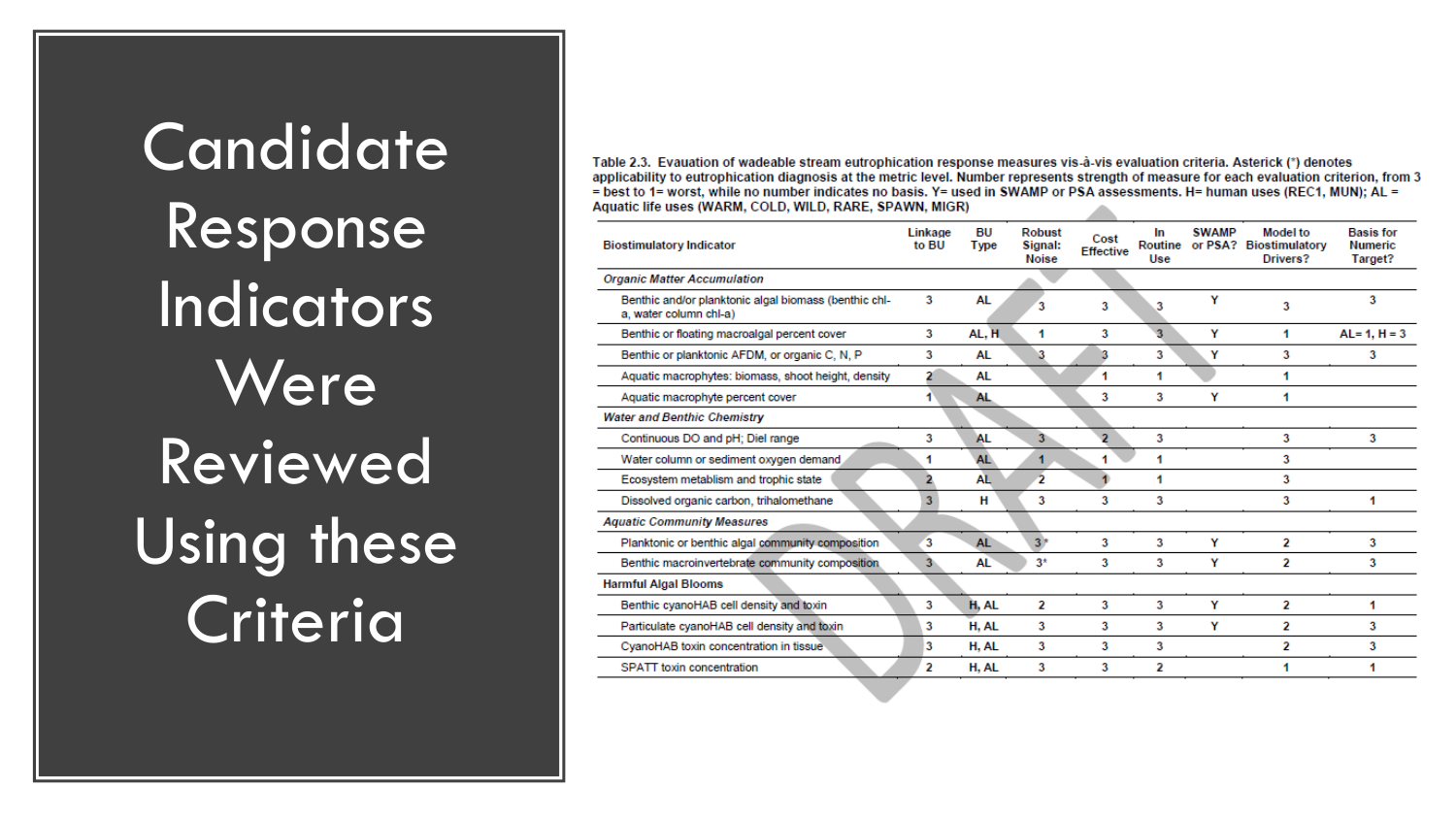### Applicability of Key Indicators and Bases for Threshold Science

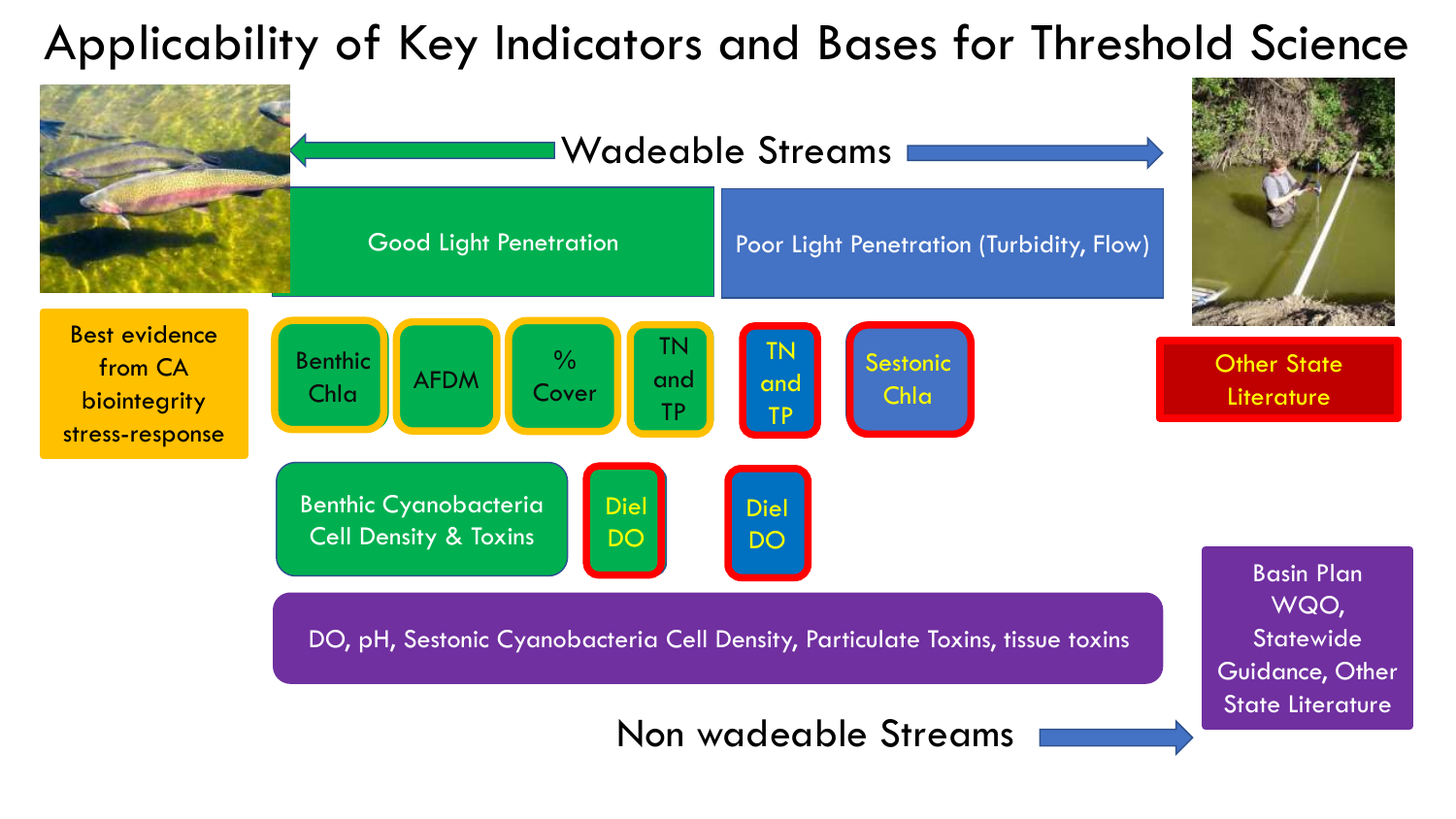# GOAL FOR TODAY'S PM SESSION IS TO GET YOUR FEEDBACK ON:

Biostimulatory operating assumptions

Wadeable Stream Eutrophication Synthesis

Conceptual model and review of indicators

Scientific bases for numeric targets Aquatic life related uses

Human related uses

Martha Sutula [marthas@sccwrp.org](mailto:marthas@sccwrp.org)

Raphael Mazor [raphaelm@sccwrp.org](mailto:raphaelm@sccwrp.org)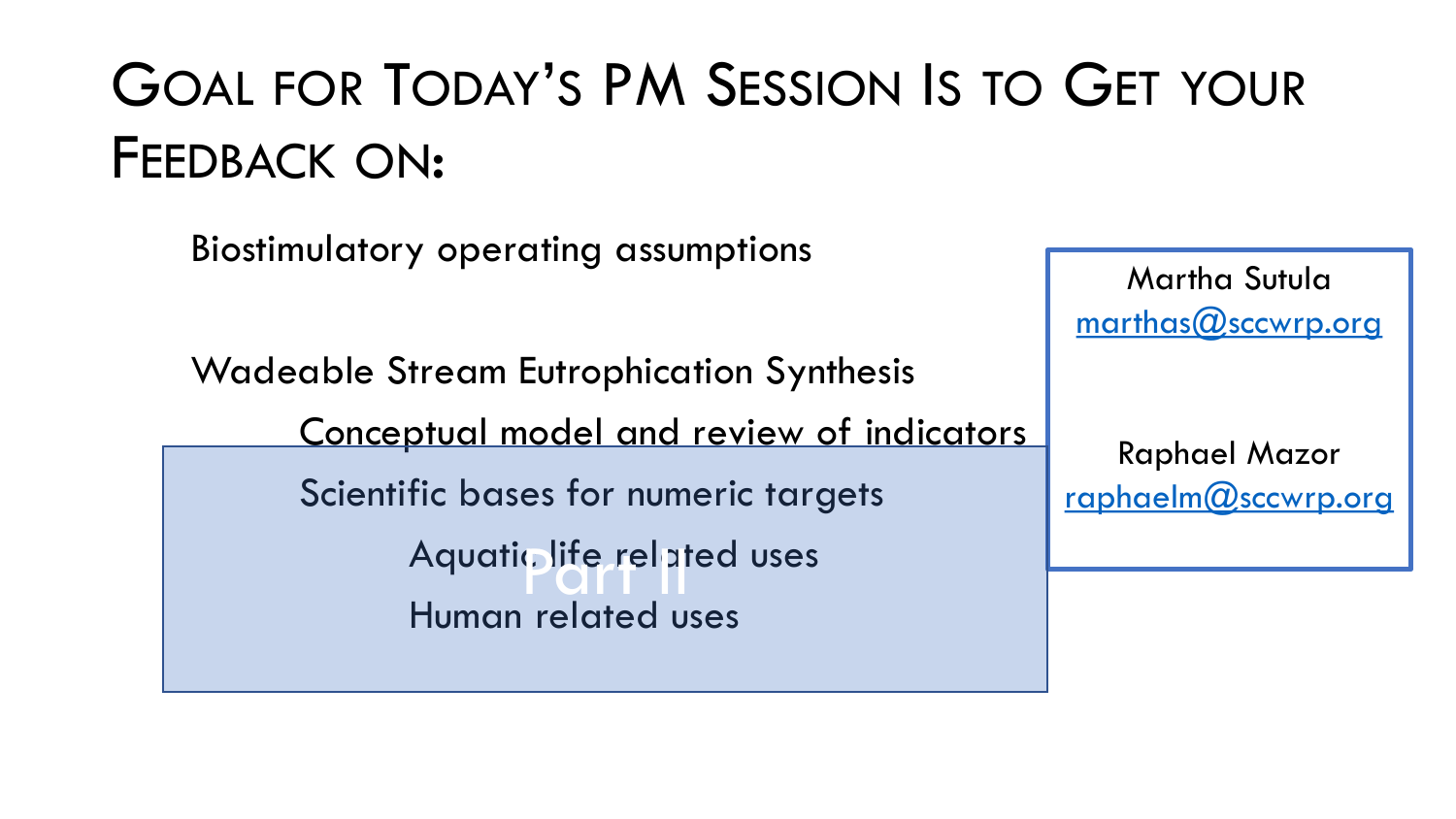## Key Findings, Part II: Thresholds for Aquatic Life and Human Uses

- Strong empirical evidence for aquatic life-related thresholds for nutrients and organic matter indicators
	- Thresholds are validated with significant increased risk to AL indicators
	- Empirical evidence supported by literature that describes mechanistic basis for relationships
	- Thresholds vary based on confidence level and stringency of approach (e.g. aquatic protection endpoints REF30, REF10, REF1), but all within a fairly narrow range
- Thresholds to protect human uses rely to a greater degree on literature, existing basin plans and guidance
- Most tend to focus the numbers, but the devil is in the details (how is indicator and comparison to threshold assessed), so you will want to pay attention to that to
	- In eutrophication synthesis, we are mostly silent on this, pending more detail on policy options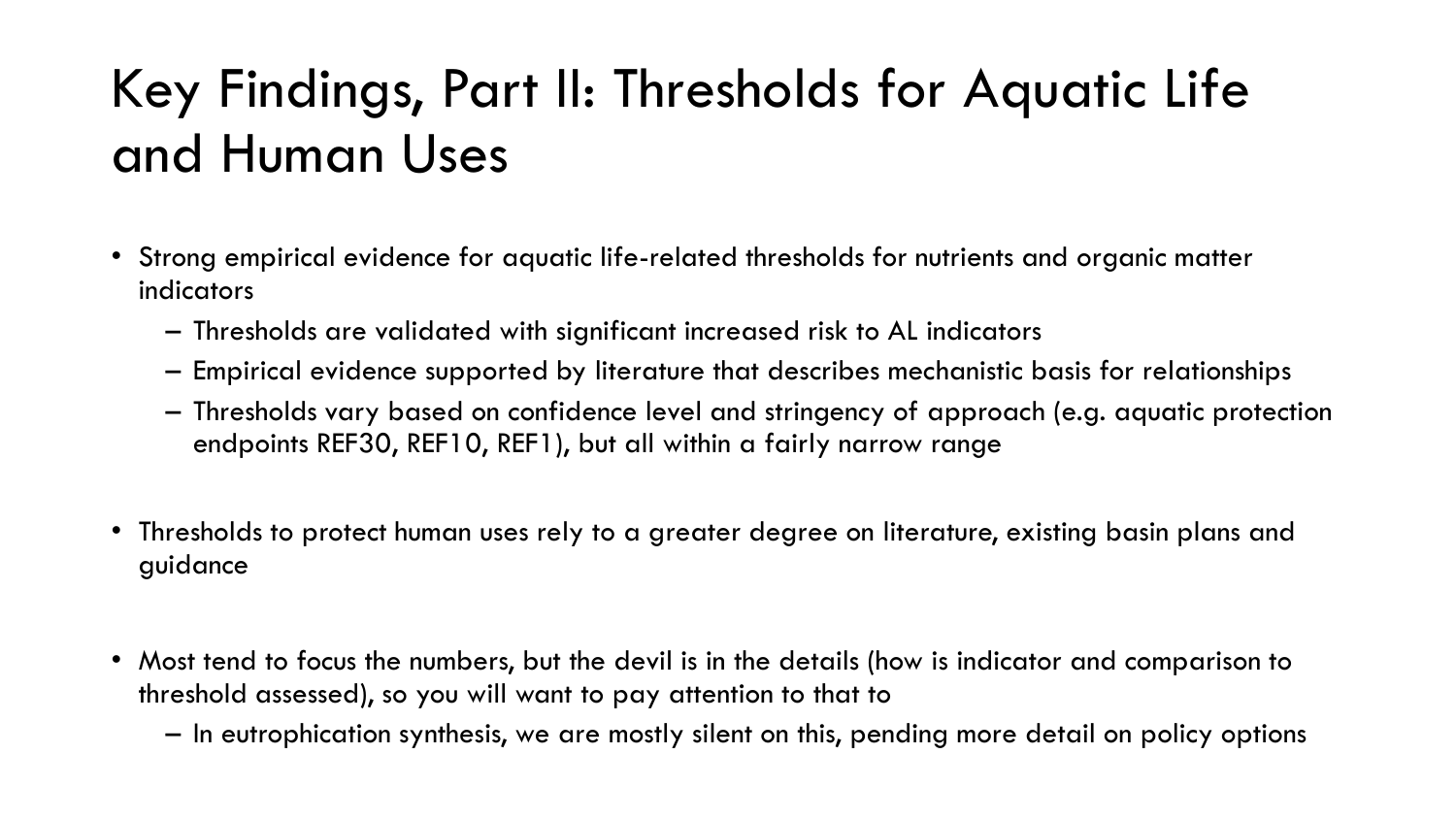### WHAT ARE YOU MOST INTERESTED IN DISCUSSING?

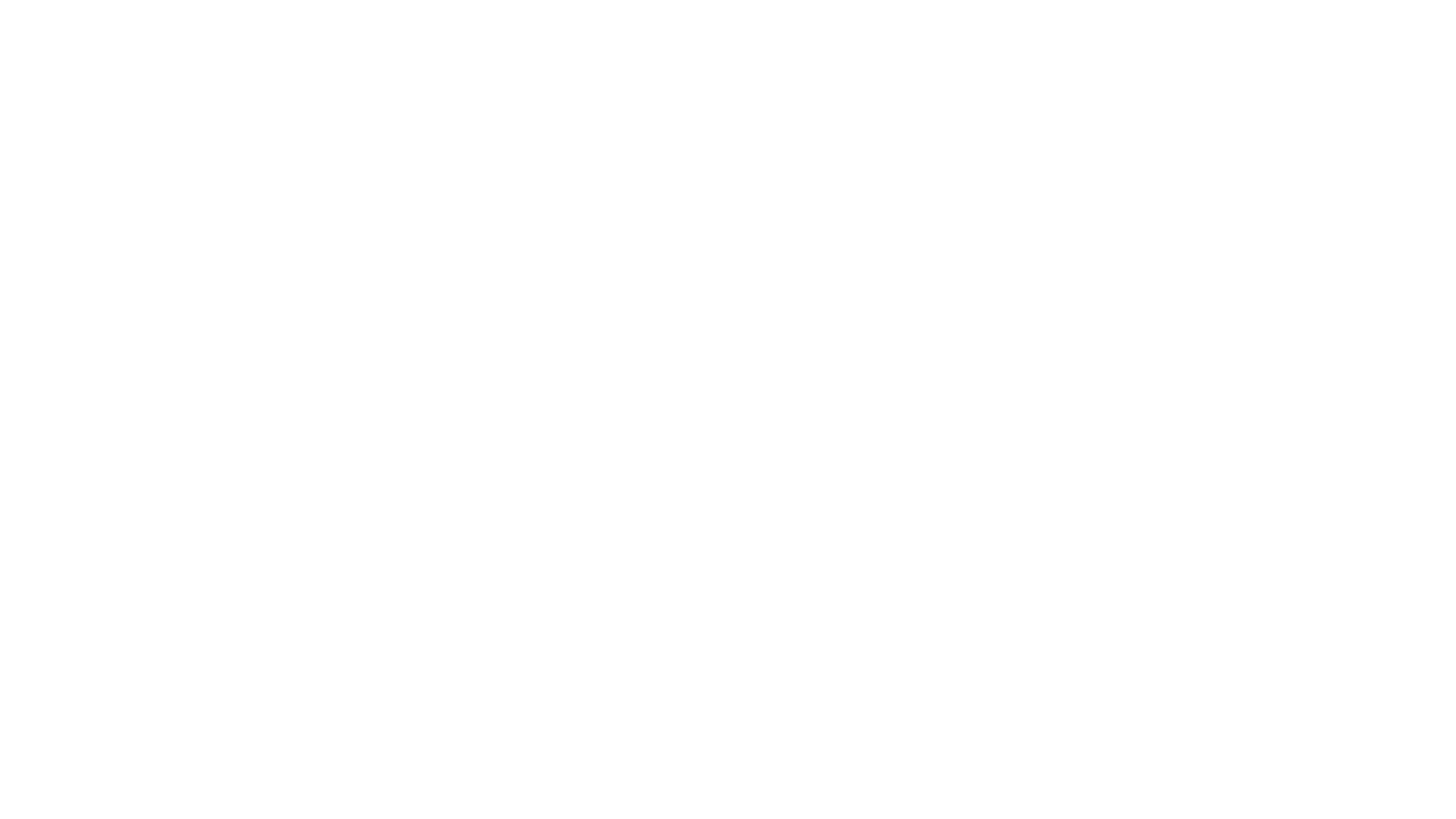### What Science Products Can Be Used to Answer Biostimulatory Policy Questions?

**Q7. What are the biostimulatory thresholds that are protective of aquatic life and human uses?**

**Wadeable streams, dominated by benthic primary producers (most streams in state): TN, TP, Benthic Chla, AFDM, macroalgal % cover, DO diel variability**

- %ILE OF REFERENCE: Fetscher et al. (2014)-75<sup>th</sup> and 95<sup>th</sup>, ecoregion and statewide
- %ILE OF REFERENCE: Mazor et al. in prep 90<sup>th</sup>, ecoregion and statewide
- CHANGEPOINT: Fetscher et al. (2014) Comparative for CSCI and So Cal algal IBI, statewide)
- CHANGEPOINT: Mazor et al. in prep Raw taxonomy for bugs and algae, statewide
- PROTECTION ENDPOINT: Mazor et al. in prep 30<sup>th</sup>, 10<sup>th</sup> and 1<sup>st</sup> percentile of reference, BCG bins 3 and 4 for bugs (CSCI) and algae (ASCI)
- **Literature from other states, using comparable approaches, state criteria: Sutula et al. TR 1048, notably Jessup et al. (2015) for New Mexico streams**

**Wadeable streams, dominated by sestonic primary producers (most streams in state): TN, TP, water column chl-a, DO diel variability**

• **Literature from other states, using comparable approaches, state criteria: Sutula et al. TR 1048**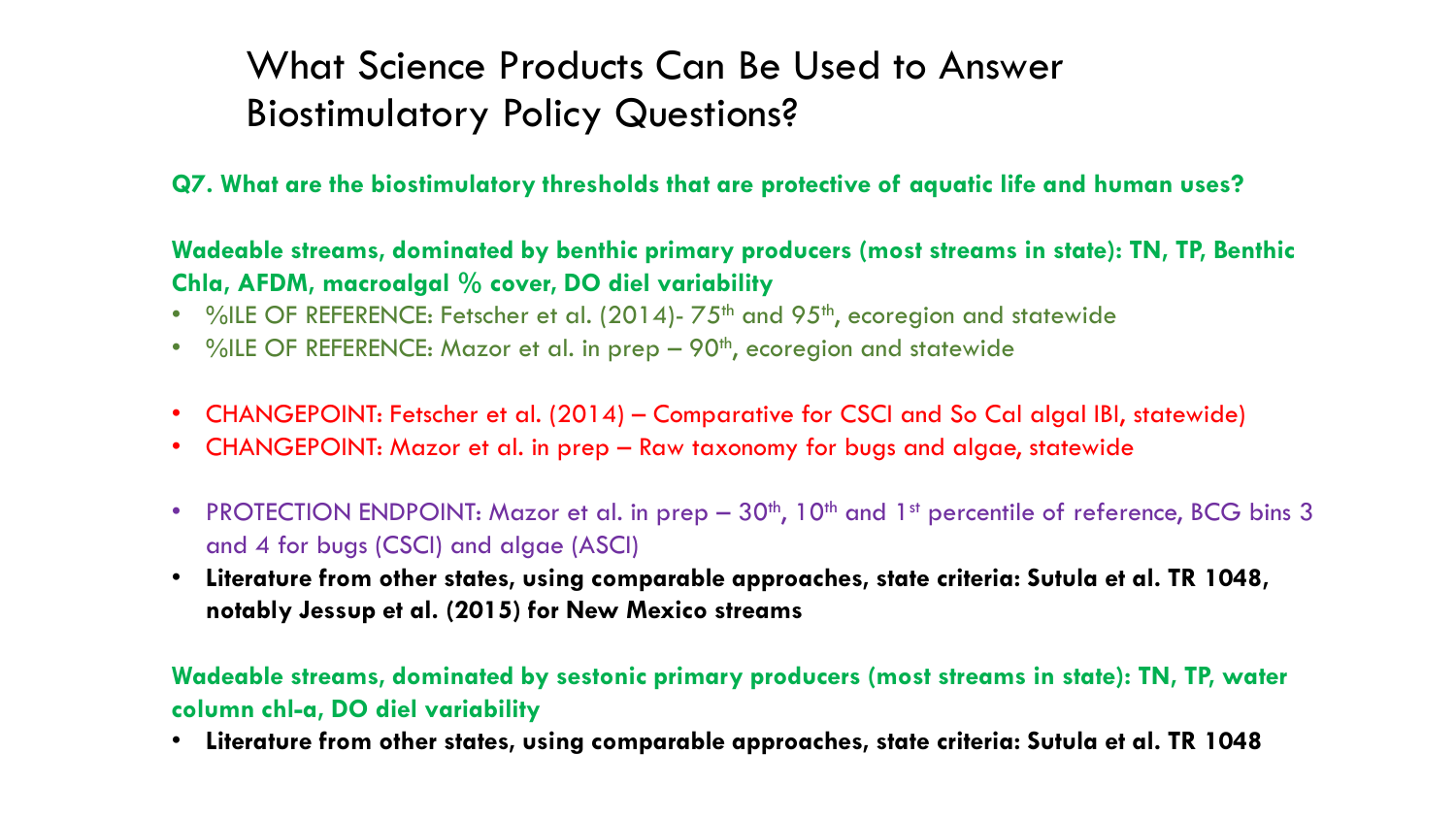### Comparisons of CA Wadeable Stream Thresholds By Approach

- Protection endpoints for CSCI and ASCI
- Percentile of range of biostimulatory values at reference sites (90<sup>th</sup> shown here)
- Change point analyses

Table 4.1 Range of TN, TP thresholds, Benthic Chl-a, AFDM associated with protection of CSCI and ASCI H at a relative probability of 90% confidence, at varying levels of percentile of reference, from 30<sup>th</sup> to 1<sup>et</sup>, compared to reference distribution and taxon-specific changepoints for eutrophication factors. Red text highlights reference distributions that are higher than the derived Ref10 threshold, or taxon-specific change-points that are below the derived Ref10 threshold, SBA: soft-bodied algae. BMI: Benthic macroinvertebrates, n: number of reference sites.

| <b>Benchmark</b>                          | <b>Total N</b> | <b>Total P</b> | Chl-a | <b>AFDM</b> | % cover |
|-------------------------------------------|----------------|----------------|-------|-------------|---------|
| Derived thresholds- CSCI                  |                |                |       |             |         |
| <b>Eutrophication threshold for Ref30</b> | 0.34           | 0.024          | 14    | 12          | 10      |
| Ref10                                     | 0.59           | 0.104          | 28    | 20          | 13      |
| Ref01                                     | 1.95           | 0.401          | 65    | 37          | 26      |
| <b>Derived thresholds- ASCI</b>           |                |                |       |             |         |
| <b>Eutrophication threshold for Ref30</b> | 0.13           | 0.026          | 24    | 17          | 18      |
| Ref10                                     | 0.32           | 0.080          | 43    | 30          | 20      |
| Ref01                                     | 1.67           | 0.394          | 122   | 80          | 33      |
| <b>Reference distributions</b>            |                |                |       |             |         |
| 90th percentile - Statewide (n=524)       | 0.25           | 0.058          | 31    | 27          | 39      |
| - Chaparral (n=76)                        | 0.24           | 0.075          | 34    | 20          | 42      |
| - Central Valley (n=1)                    | 0.16           | 0.027          | 23    | 13          | 41      |
| - Deserts and Modoc (n=38)                | 0.51           | 0.104          | 46    | 35          | 50      |
| - North Coast (n=106)                     | 0.14           | 0.030          | 22    | 15          | 29      |
| - South Coast (n=115)                     | 0.31           | 0.039          | 34    | 62          | 43      |
| - Sierra Nevada (n=164)                   | 0.15           | 0.058          | 24    | 17          | 35      |
| Taxon-specific changepoints               |                |                |       |             |         |
| <b>Diatom Increasers</b>                  | 0.44           | 0.082          | 47    | 18          | 17      |
| <b>Diatom Decreasers</b>                  | 0.38           | 0.048          | 11    | 11          | 18      |
| <b>SBA Increasers</b>                     | 0.58           | 0.075          | 26    | 19          | 16      |
| <b>SBA Decreasers</b>                     | 0.17           | 0.034          | 36    | 15          | 23      |
| <b>BMI Increasers</b>                     | 0.65           | 0.091          | 71    | 31          | 68      |
| <b>BMI Decreasers</b>                     | 0.65           | 0.080          | 31    | 20          | 28      |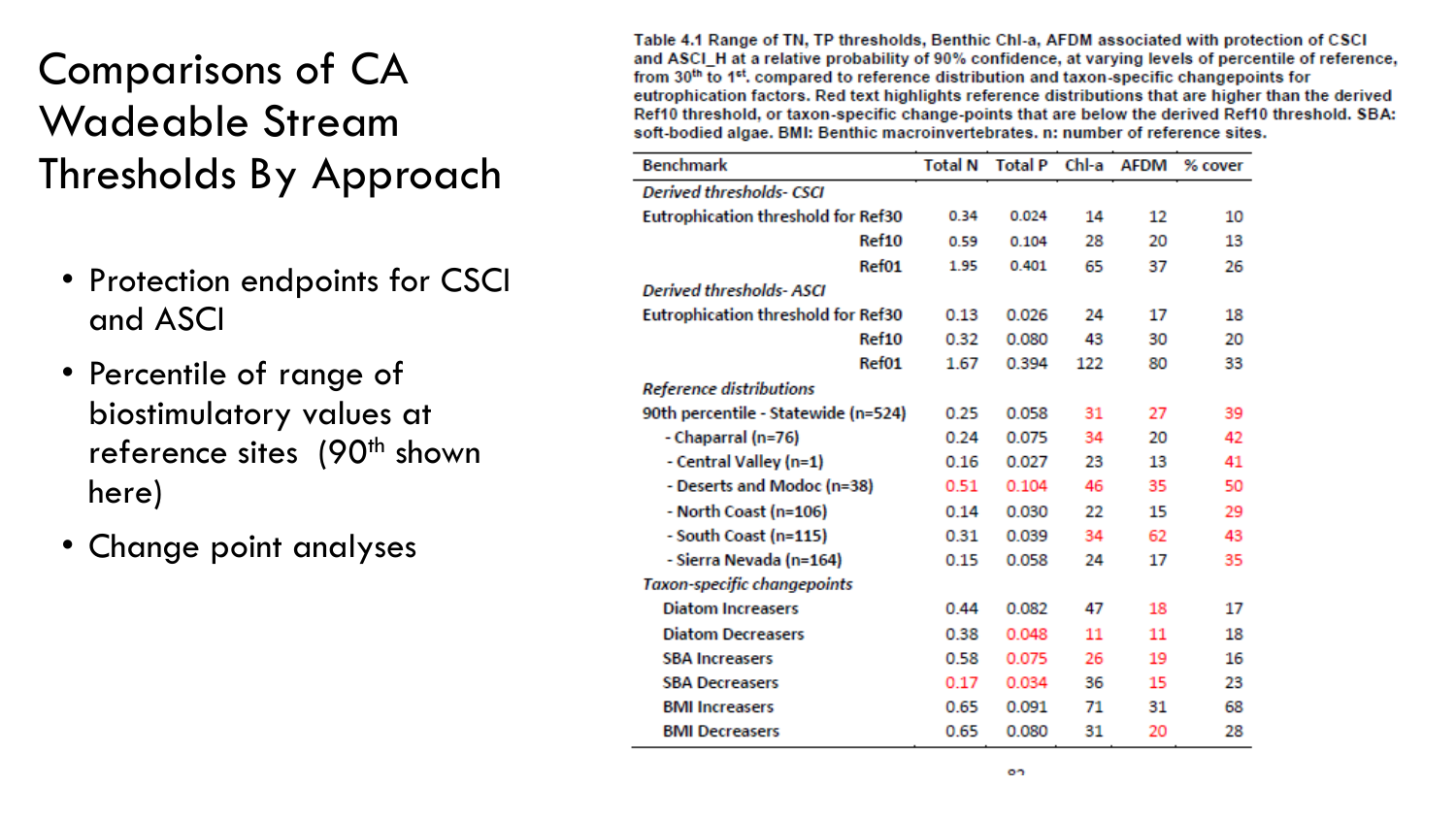

**Changepoint** Literature Values (other states)

Nutrient Criteria (other states)



Figure 4.1 Ranges of literature derived TN (left panel) and TP (right panel) thresholds relative to adopted state criteria. Top panel represents threshold derived from CA wadeable stream bioassessment data (Mazor et al. in prep, Fetscher et al. 2014). In ASCI and CSCI REF30-01 bars, mean represents REF10. REF75th and 90th are the ecoregional ranges, while the mean line represents the statewide mean. Middle panel represents published studies of change point analyses (nCPA) for other states/territories and includes a variety of stream types including wadeable and nonwadeable streams. Bottom panel summarizes adopted criteria. Ranges in bar represents adopted criteria for different stream types or classes. NMAR = Northern Mariana, AS =American Samoa, PR= Puerto Rico

TP (mg/L)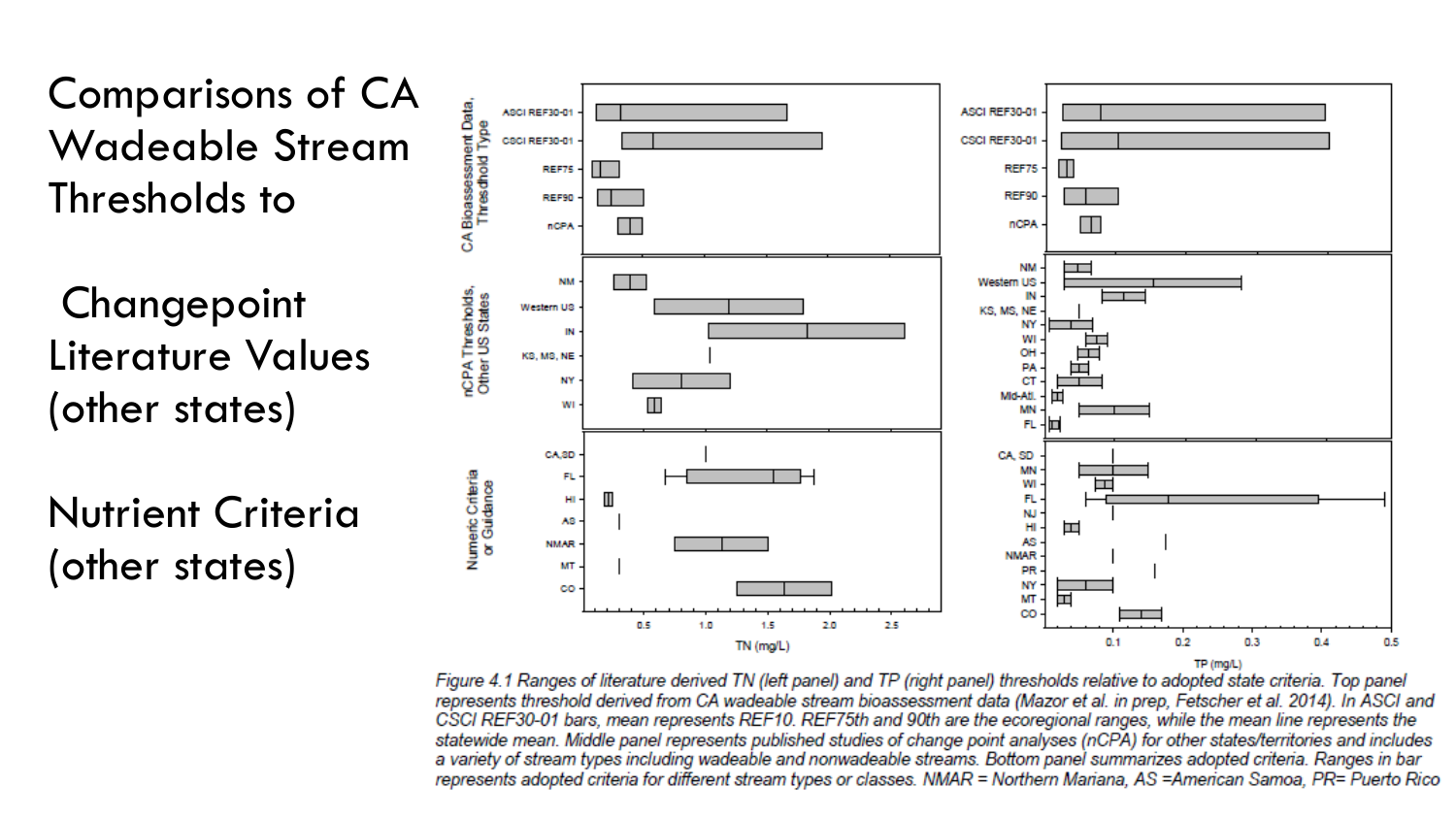Thresholds that Associated with Levels of Protection of Aquatic Life Are Extremely Low Relative to Urban/Ag Runoff and POTW Wastewater

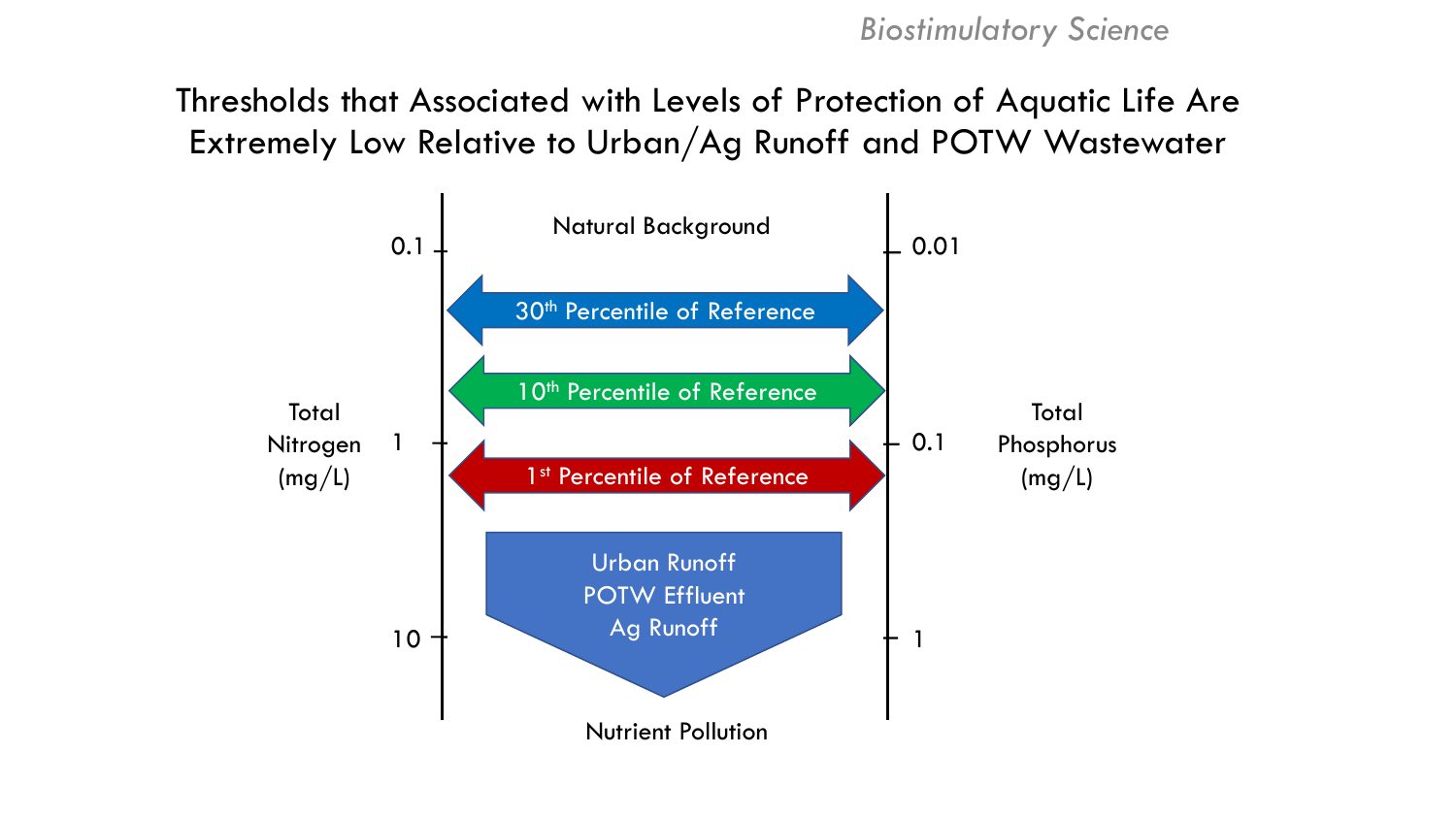## Aquatic Life Derived Benthic Chl-a Also Within Range of Other State Literature

AFDM May Have Issues with False Positive at Low End of Disturbance Gradient



Figure 4.2 Threshold benthic chl-a ranges for CA wadeable stream bioassessment data (top panel: Mazor et al. in prep and Fetscher et al. 2014), compared to other literature values protective of aquatic life (bottom panel). Mean of ASCI and CSCI REC30-01 bars represents REF10. REF75th and 90th show the ecoregional range and the statewide mean line. Change point analyses =nCPA. Thresholds protective of BMI and trout in New Zealand (NZ) are mean values; IL thresholds are protective against > 10% BGA. North American (N.A.) trophic state range represent boundaries of oligotrophic and eutrophic streams, while IN values represent min, mean and max change points for BMI, algae and fish.

Figure 4.4 Ranges of AFDM of aquatic life thresholds derived from California wadeable stream bioassessment data (Mazor et al. in prep, Fetscher et al. 2014). In ASCI and CSCI REC30-01 bars, mean represents REF10. REF75th and 90th is the ecoregional range, while the mean line represents the statewide mean. Change point analyses are designated as nCPA.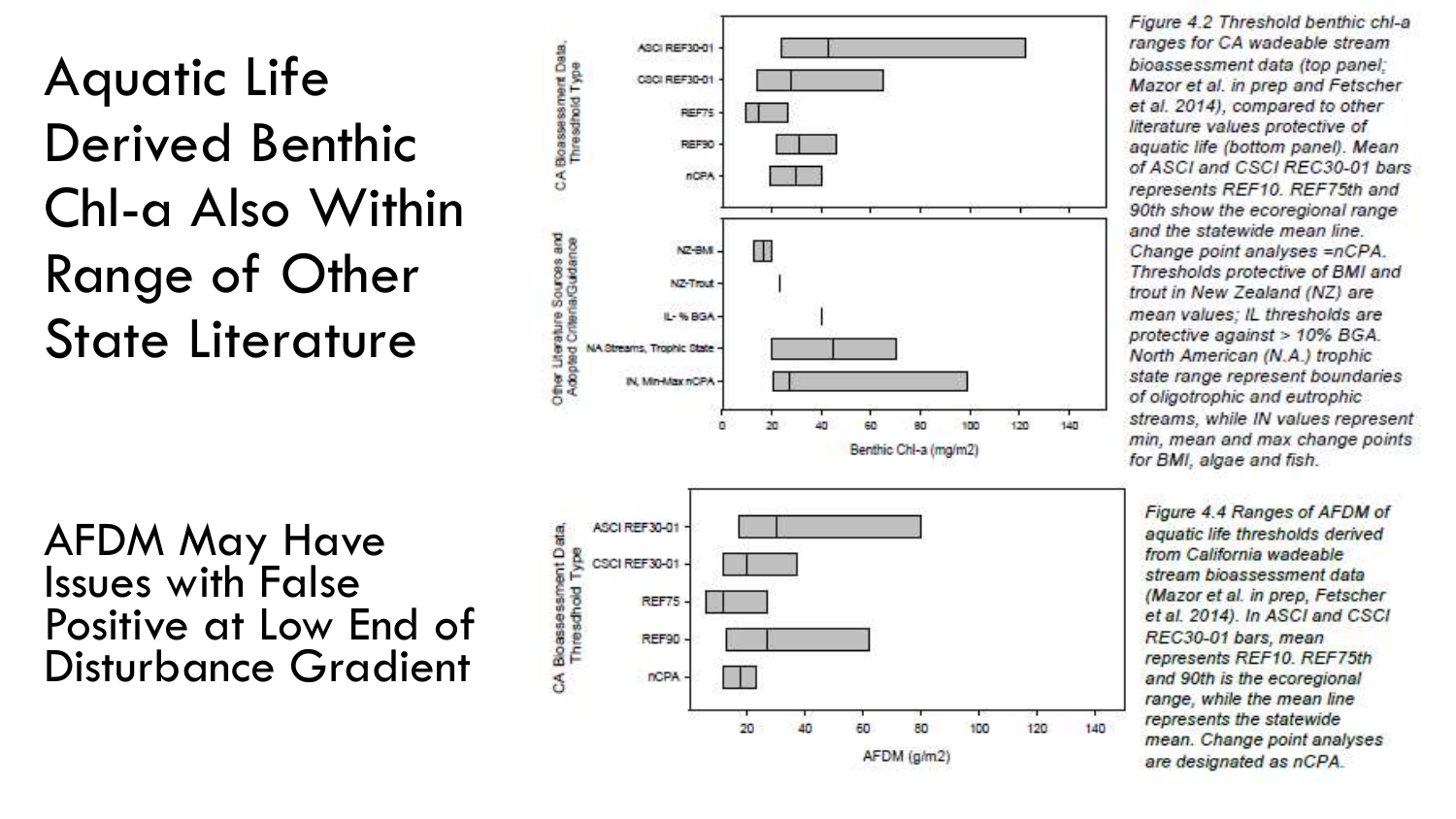Wadeable Streams Aquatic Life Response and Biostimulatory **Thresholds** 

#### **Response**

- Benthic Chl-a
- Ash-free Dry Mass
- Macroalgal Cover
- Sestonic Chl-a
- Dissolved oxygen and pH
- Diel DO Variability

*Other response indicators are derived from existing basin plans, state guidance, or are "placeholders" for emerging science* 

- Particulate cyanoHAB cell count and toxins
- CyanoHAB tissue toxin concentrations
- SPATT
- CSCI and ASCI or component metrics

#### **Causal**

• TN, TP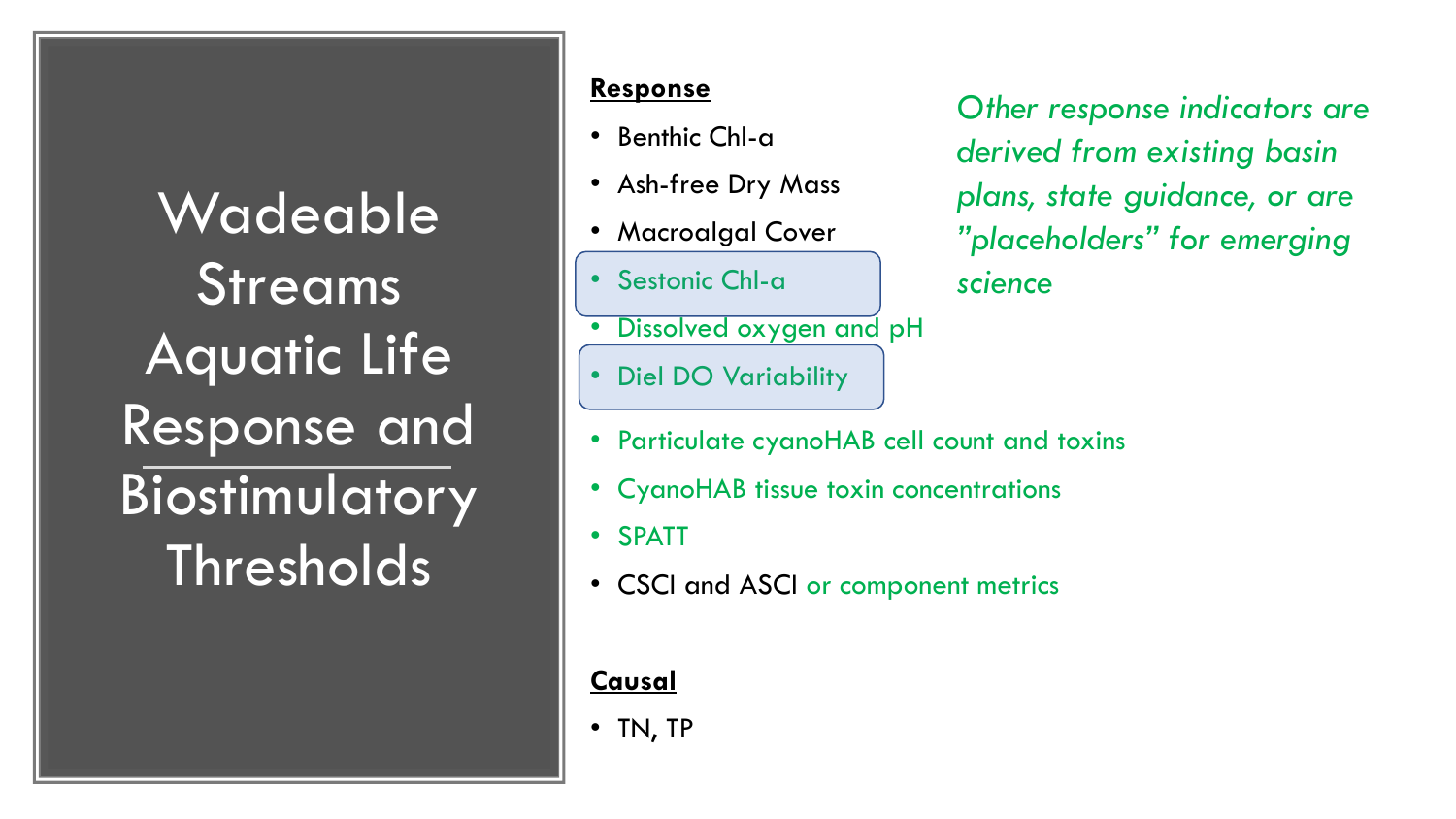#### BASIS FOR STREAM WATER COLUMN CHL-A THRESHOLDS: QUICK **SNAPSHOT** N.A., Wadeable, Oliootrophic



Figure 4.5. Ranges of literature derived Sestonic Chl-a thresholds and adopted state criteria for wadeable versus nonwadeable streams. All threshold criteria sources above orange line are for wadeable streams and nearly all from peer-reviewed literature sources. The exception is the CA Central Coast Regional Water Board, which adopted 15 µg/L to interpret their biostimulatory objective, based on peerreviewed literature sources. Below the line includes literature sources or adopted criteria for either nonwadeable streams or streams and rivers where the type is not specified (NS).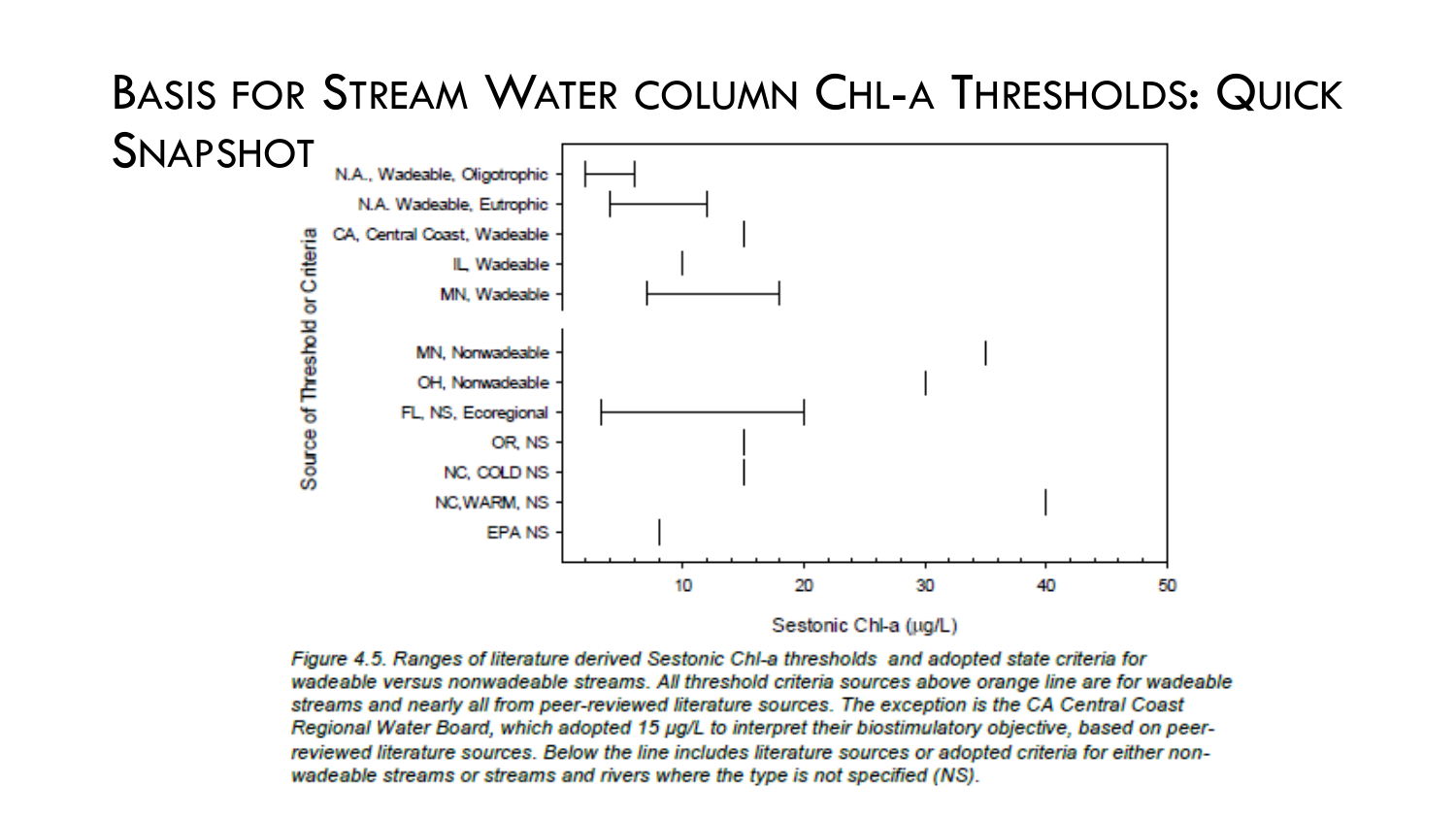### DO AND PH DIEL VARIABILITY

• For DO and pH, the diel variability is linked to fish and invertebrate impacts, is an easier endpoint to model mechanistically, and requires a shorter timeframe to monitor to assess





Figure 3. Examples of 75<sup>th</sup>-percentile additive quantile regression smoothing (AQRS) showing data sets with upper and midpoint lower thresholds (% sensitive fish individuals, Central region, biomonitoring data) (A) and midpoint threshold only (% intolerant fish individuals. Central region, biomonitoring data) (B), and upper breakpoint only (% tolerant fish individuals. River Nutrient Study) (C)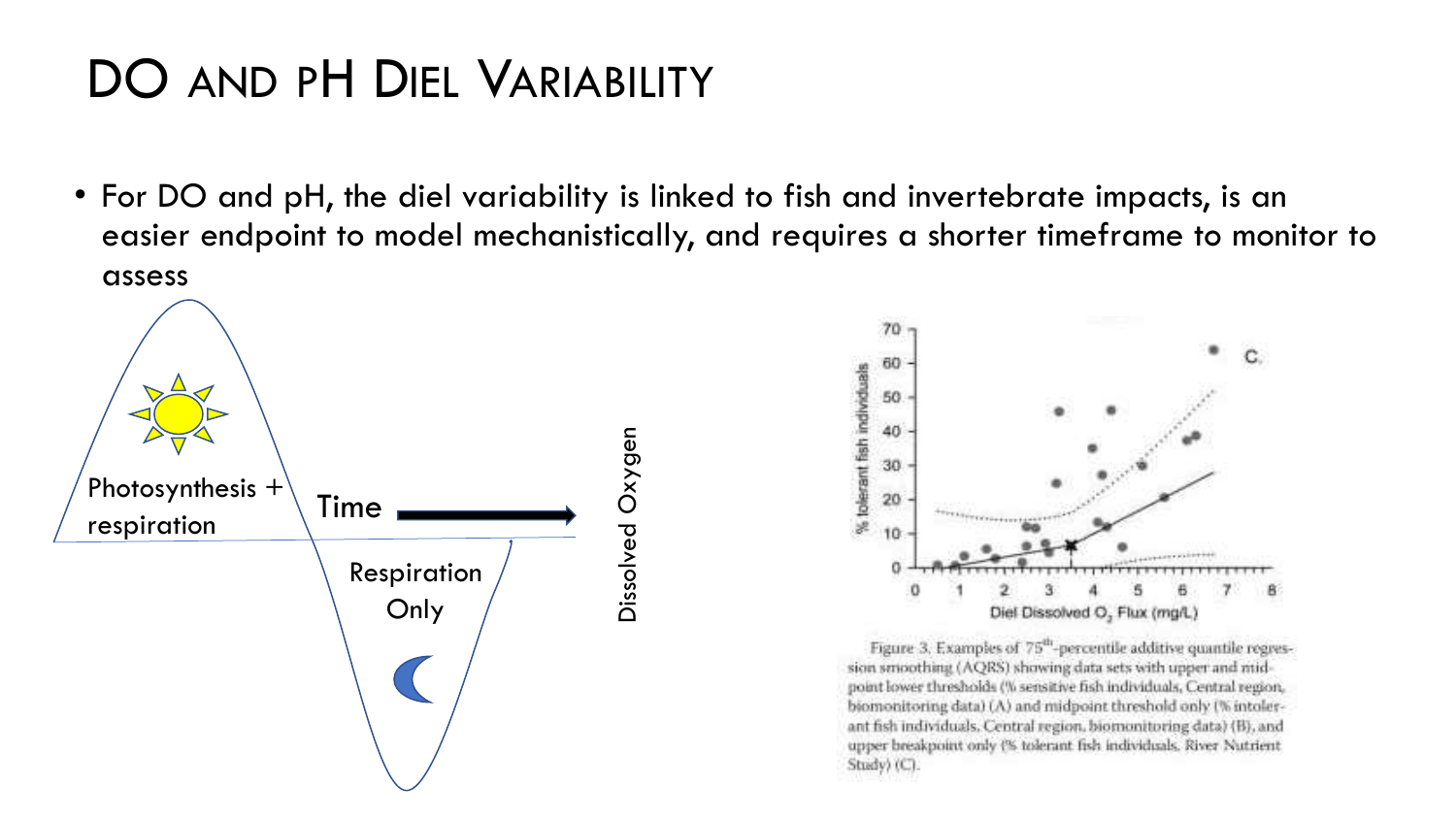# Summary of Thresholds Values for DO Diel Variability



Figure 4.6 Ranges of literature derived diel variability thresholds (California versus other states) relative to adopted state criteria. Ranges of NM, MN, and OH are from change point (nCPA) analyses.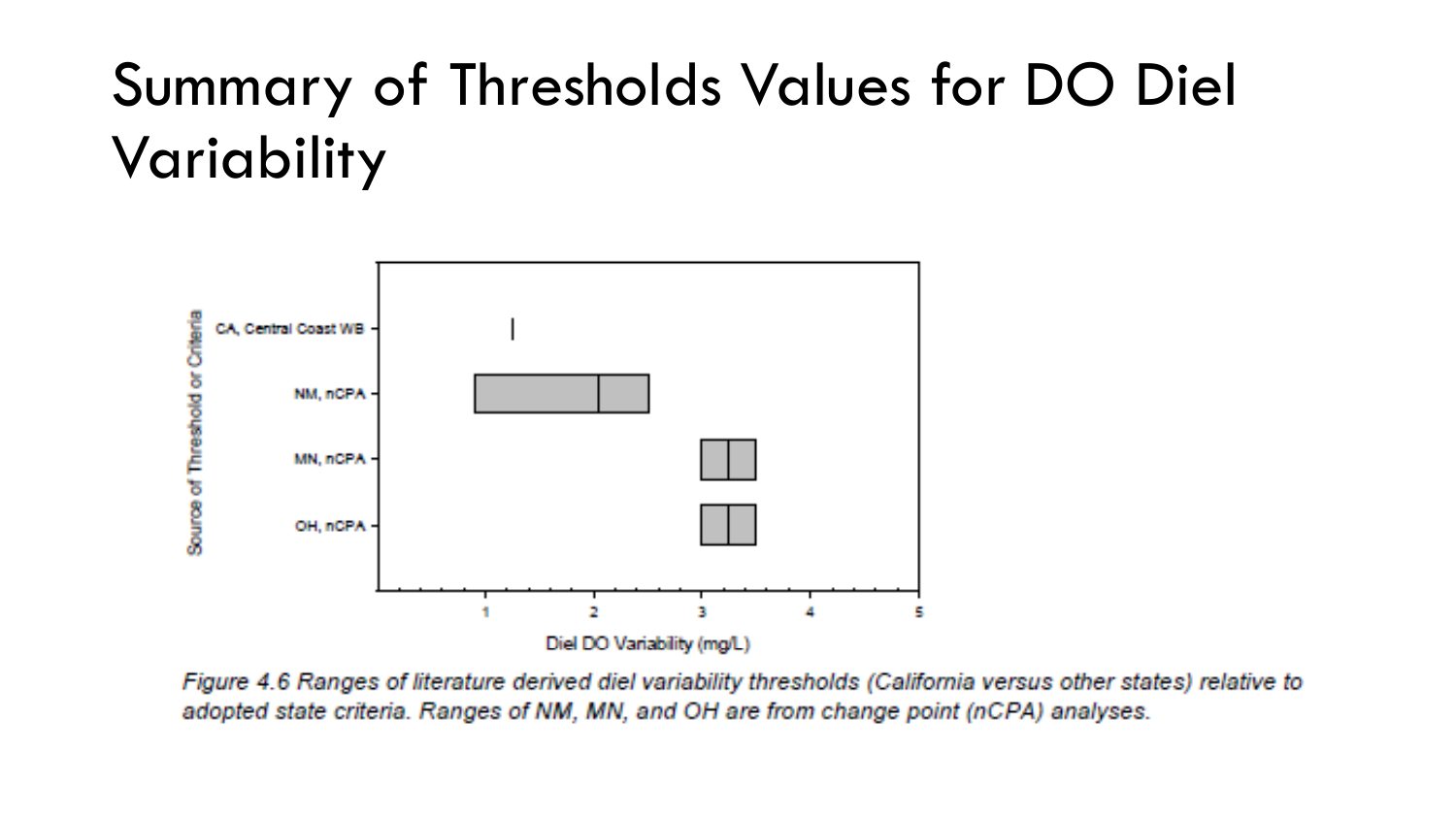Table 3.12 Summary of diel DO thresholds and associated TN and TP protection thresholds from peer-reviewed and grey literaturebased sources.

| Region                       | Type                   | <b>Protection Endpoint</b>                              | <b>DO</b> Diel<br>Variability |                         | <b>Nutrient Thresholds</b><br>(mg/L) |                            |  |
|------------------------------|------------------------|---------------------------------------------------------|-------------------------------|-------------------------|--------------------------------------|----------------------------|--|
|                              |                        |                                                         | Threshold (±<br>$mg/L$ )      | TN                      | TP                                   | <b>Source</b>              |  |
| Central Coast,<br>California | <b>Screening Value</b> | O2 deficit associated with NO3<br><b>biostimulation</b> | 1.25                          | 1 mg/l NO3 <sup>6</sup> |                                      | Worcester et<br>al. (2010) |  |
|                              | <b>COLD</b>            | Reference or near reference                             | 2.0                           |                         |                                      |                            |  |
|                              | <b>WARM</b>            | that always met either COLD or                          | 3.0                           |                         |                                      |                            |  |
|                              |                        | <b>WARM DO objectives</b>                               |                               |                         |                                      |                            |  |
| New Mexico                   | Volcanic               | <b>BMI Changepoint median</b>                           | man.                          |                         |                                      | Jessup et al.              |  |
|                              |                        | 90 <sup>th</sup> percentile of reference                | 2.51                          | 0.36                    | 0.059                                | (2015)                     |  |
|                              | Flat                   | <b>BMI Changepoint median</b>                           | 1.21                          |                         |                                      |                            |  |
|                              |                        | 90 <sup>th</sup> percentile of reference                | 2.04                          | NS.                     | 0.099                                |                            |  |
|                              | Steep                  | <b>BMI Changepoint</b>                                  | أراحهما                       |                         |                                      |                            |  |
|                              |                        | 90 <sup>th</sup> percentile of reference                | 0.085                         | 0.30                    | 0.035                                |                            |  |
| Minnesota                    | Wadeable COLD          | Fish community, BMI<br>taxa                             | 3.0                           | an an                   | 0.050                                | Heiskary and               |  |
|                              | Wadeable WARM          | richness.                                               | 3.5 <sub>2</sub>              | <b>COLOR</b>            | 0.100                                | <b>Bouchard</b>            |  |
|                              | <b>Large Rivers</b>    |                                                         | 4.5                           |                         | 0.150                                | (2016)                     |  |
| Ohio                         | Wadeable Streams       | <b>High quality</b>                                     | 3.0                           | 0.44 DIN                | 0.04                                 | <b>Miltner</b>             |  |
|                              |                        | Management                                              | 3.5                           | <b>1.1 DIN</b>          | 0.1                                  | (2010)                     |  |
|                              | Large rivers           | Fish IBI change point                                   | 3.5 <sub>2</sub>              |                         | 0.130                                | Miltner et al.<br>(2010)   |  |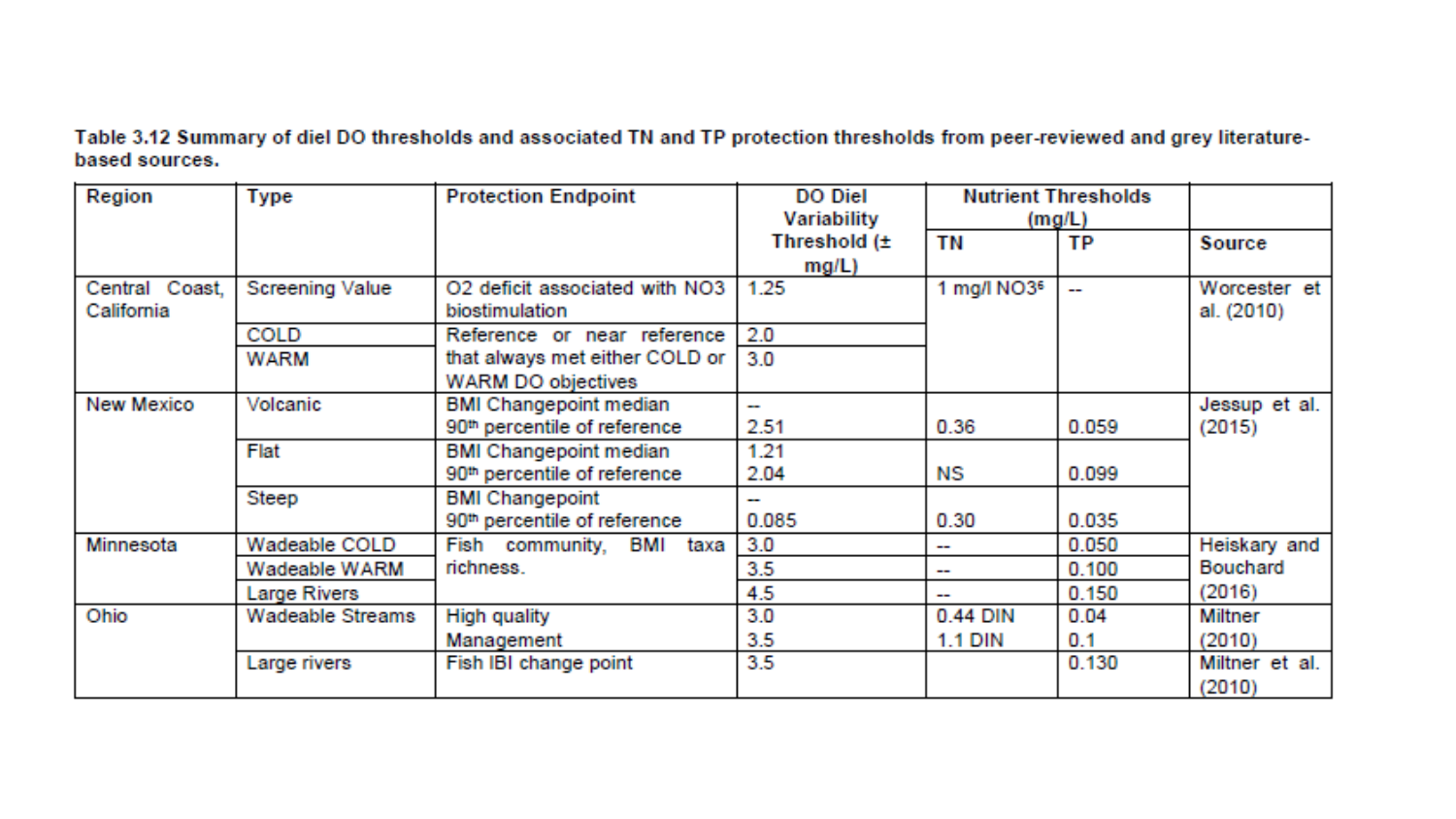**Wadeable** Streams Human Uses (Water Resources, Consumption, & Recreation) **Thresholds** 

#### **Primary Lines of Evidence**

- Macroalgal Percent Cover: REC2
- CyanoHAB particulate toxins: MUN, REC1
- CyanoHAB tissue concentrations: COMM, AQUA, SHELL
- DOC and trihalomethane: MUN

#### **Supporting Lines**

• Cyanotoxin SPATT: MUN, REC1

#### **Causal Lines**

TN and TP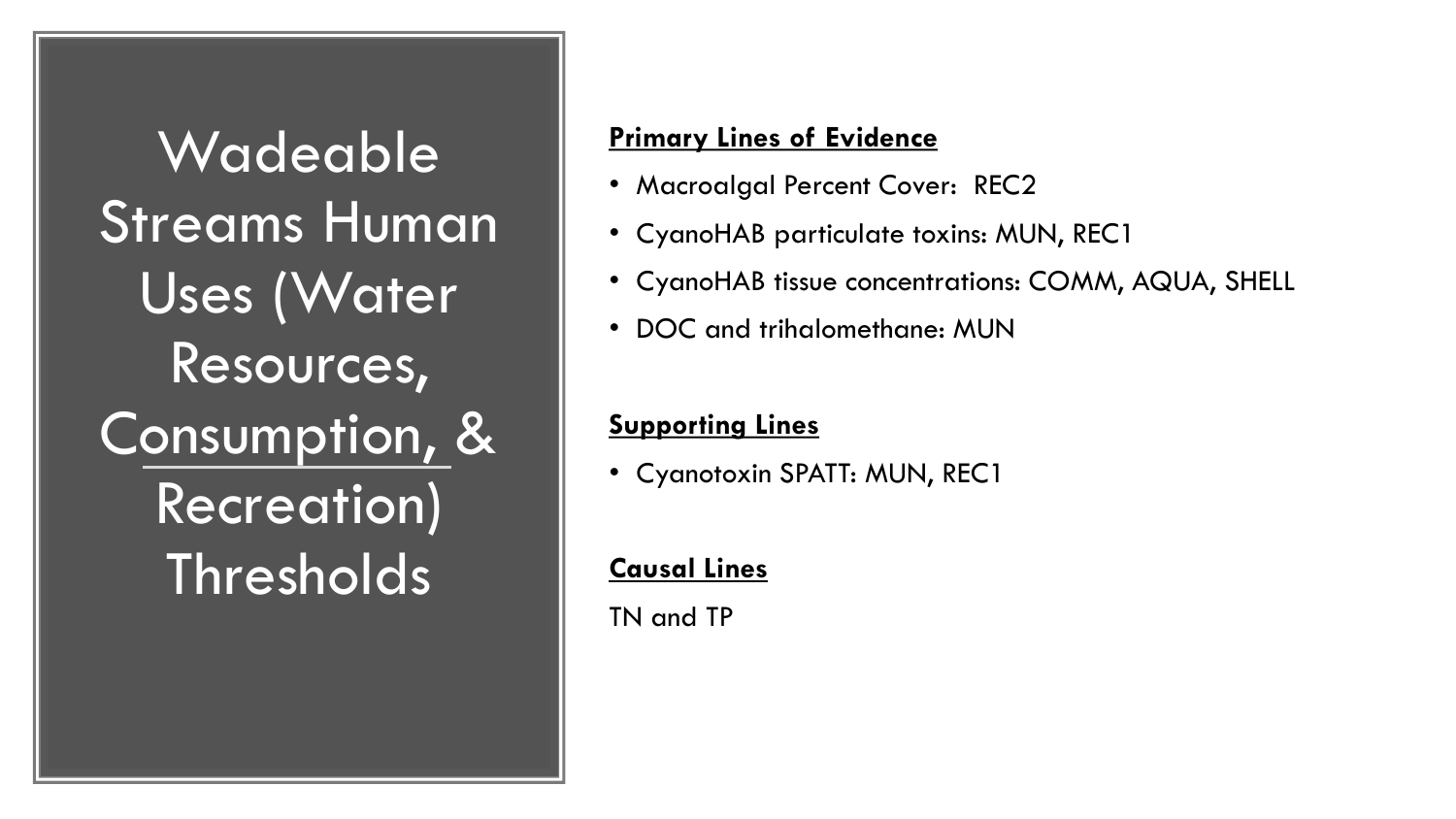# Macroalgal Percent Cover Impacts to Recreational Use

- Aesthetic nuisance conditions are caused by the fraction of stream surface covered by visible periphyton mats, especially filamentous green algae and in particular Cladophora.
- Basis for thresholds:
	- Welch (1988)  $> 20$  % is nuisance to aesthetics; 100 to 150 mg m2 benthic chla
	- Suplee et al. (2009) and Jakus et al (2017) recreational user survey; strongly tied to Cladophora mat cover (also drives up biomass), less "generic cover",  $> 20\%$ ,  $> 150$  mg m2
	- West Virginia:  $> 25\%$  cover undesirable for  $>$ 50% of respondents (Responsive Management 2012)



*We strongly suspect that CA biomass estimates are NOT comparable with that of other states*

*Would be worthwhile doing a comparison of methods AND refinement of Fetscher et al. (2009) to improve quantitative estimate of organic matter accumulation*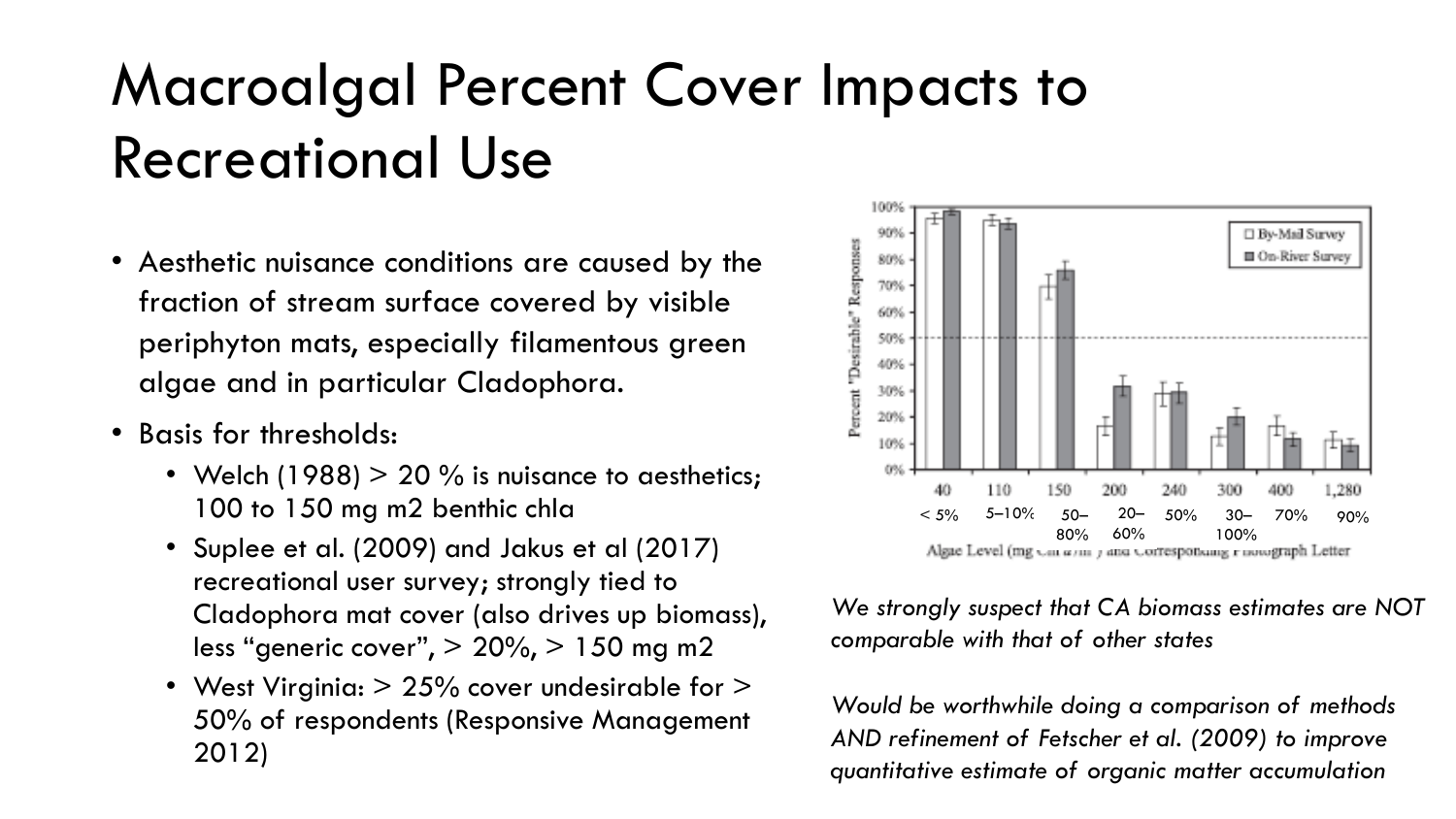### REC-2 THRESHOLDS ARE ROUGHLY COMPARABLE TO AQUATIC THRESHOLDS FOR % COVER AND BENTHIC CHL-A

**Comparison of Cover Targets: Aquatic Life Versus Recreational Use (Literature-Based)**

| $CSCI-90\%$ Prob | ASCI- $90\%$ Prob | Literature              |
|------------------|-------------------|-------------------------|
| <b>REf10</b>     | <b>REf10</b>      | <b>Recreational Use</b> |
| 13%              | $21\%$            | $> 20$ to 25% Cover     |

**Comparison of Biomass Thresholds (mg/m-2) with 90% Prob. Of Meeting Aquatic Life Versus Range of % Cover Goals\*** 

| CSCI-        | <b>ASCI-</b> | 13%   | $30\%$       | 50%          |
|--------------|--------------|-------|--------------|--------------|
| <b>REf10</b> | REf10        | Cover | <b>Cover</b> | <b>Cover</b> |
| 28           | 58           | Q     |              | 123          |

\* Numbers are provisional, pending model validation

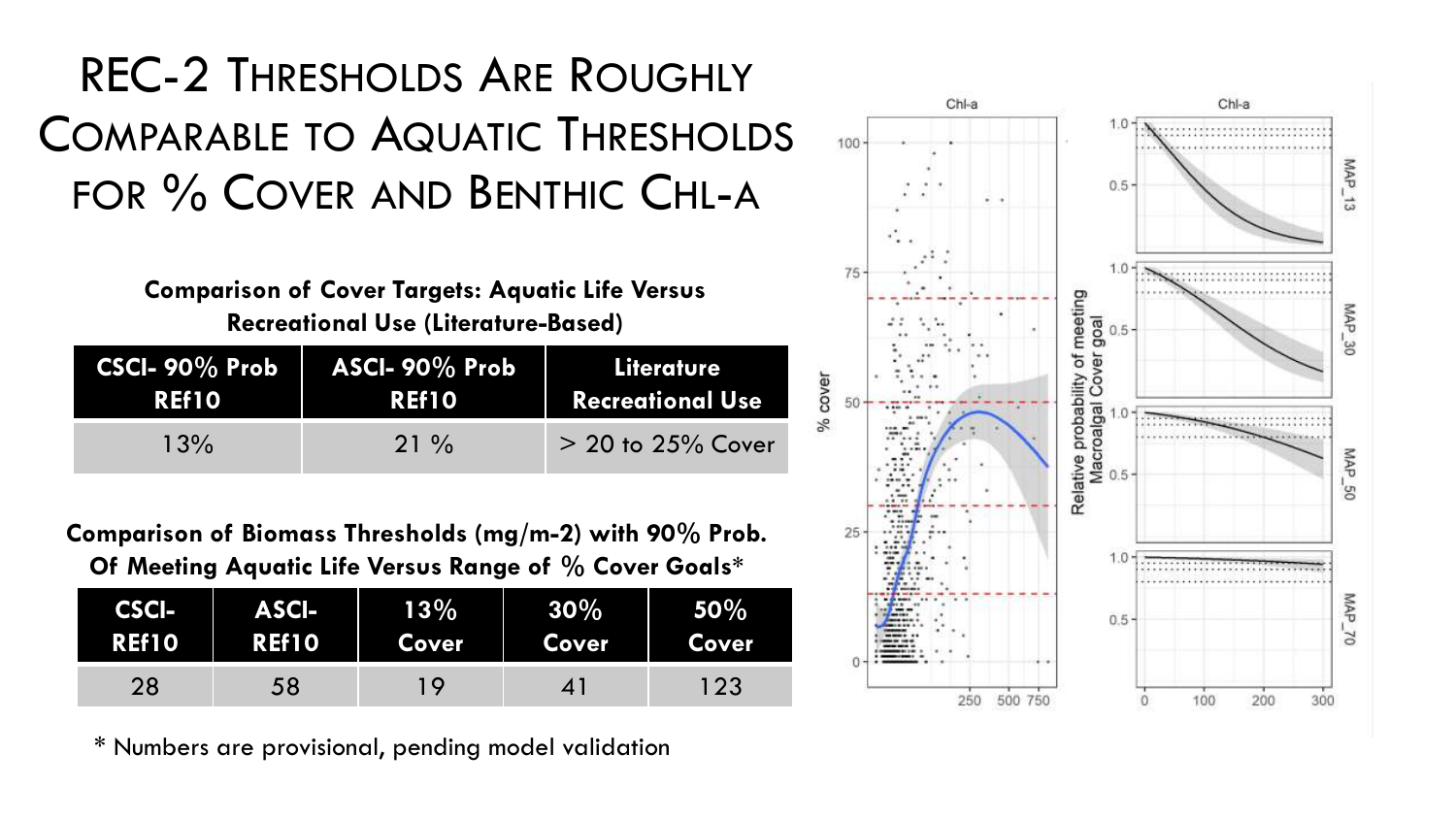### Human Uses: Basis for Cyanotoxin Thresholds….

- Primary Line
	- Particulate cyanoHAB cell densities and toxins (CCHAB triggers, Table 3.16)
	- CyanoHAB toxin concentrations in tissues (OEHHA 2012)
- Supporting Line
- SPATT Toxin (Kudela et al. references)

Table 3.16. CCHAB trigger levels for cyanotoxin impacts to human health (from MyWaterQualityPortal.ca.gov).

|                                           | <b>Caution</b><br><b>Action Trigger</b> | <b>Warning</b><br><b>TIER I</b> | <b>Danger</b><br>TIER II |
|-------------------------------------------|-----------------------------------------|---------------------------------|--------------------------|
| Primary Triggers"                         |                                         |                                 |                          |
| <b>Total Microcystins &amp;</b>           | $0.8 \mu g/L$                           | $6 \mu g/L$                     | $20 \mu g/L$             |
| Anatoxin-a                                | <b>Detection</b>                        | 20 ug/L                         | $90 \mu g/L$             |
| Cylindrospermopsin                        | $1 \mu$ g/L                             | $4 \mu g/L$                     | $17 + 18/1$              |
| <b>Secondary Triggers</b>                 |                                         |                                 |                          |
| Cell Density (Toxin Producers)            | 4,000 cells/mL                          | -                               | --                       |
| Site Specific Indicators of Cyanobacteria | Blooms, scums,<br>mats, ect.            | $\frac{1}{2}$                   | $\overline{\phantom{a}}$ |

<sup>8</sup> The primary triggers are met when ANY toxin exceeds criteria.

<sup>8</sup> Microcystins refers to the sum of all measured microcystin variants. (See Box 3) <sup>e</sup> Must use an analytical method that detects < 1pg/L Anatoxin-a.

Table 3.15 California Office of Environmental Health Hazard Assessment (OEHHA) recommended cyanotoxin action levels under selected scenarios (from OEHHA 2012).

|                                              | Microcystins <sup>1</sup> | Anatoxin-a | Cylindro-<br>spermopsin | Media (units)                                     |
|----------------------------------------------|---------------------------|------------|-------------------------|---------------------------------------------------|
| Human recreational uses <sup>2</sup>         | 0.8                       | 90         | А                       | Water (µg/L)                                      |
| Human fish consumption                       | 10                        | 5000       | 70                      | Fish (ng/g) ww <sup>*</sup>                       |
| Subchronic water intake,<br>dog <sup>4</sup> | $\overline{2}$            | 100        | 10 <sup>1</sup>         | Water (µg/L)                                      |
| Subchronic crust and mat<br>intake, dog      | 0.01                      | 0.3        | 0.04                    | Crusts and Mats<br>mg/kg) dw <sup>3</sup>         |
| Acute water intake, dog <sup>®</sup>         | 100                       | 100        | 200                     | Water (µg/L)                                      |
| Acute crust and mat intake.<br>dog           | 0.5                       | 0.3        | 0.5                     | Crusts and Mats<br>(mg/kg) dw?                    |
| Subchronic water intake,<br>cattle'          | 0.9                       | 40         | 6                       | Water (µg/L)                                      |
| Subchronic crust and mat<br>intake, cattle"  | 0.1                       | 3          | 0.4                     | <b>Crusts and Mats</b><br>(mg/kg) dw <sup>o</sup> |
| Acute water intake, cattle <sup>7</sup>      | 50                        | 40         | 60                      | Water (µg/L)                                      |
| Acute crust and mat intake,<br>cattle'       | 5                         | 3          | $\overline{5}$          | Crusts and Mats<br>(mg/kg) dw"                    |

Mcrocystins LA, LR, RR, and YR all had the same RID so the action levels are the same.

\* The most highly exposed of all the recreational users were 7-to-10-year-old swimmers. Boaters and water skiers are less exposed and therefore protected by these action levels. This level

should not be used to judge the acceptability of drinking water concentrations.

Wet weight or fresh weight.

<sup>4</sup> Subchronic refers to exposures over multiple days.

<sup>3</sup> Based on sample dry weight (dw)

<sup>8</sup> Acute refers to exposures in a single day.

Based on small breed dairy cows because their potential exposure to cyanotoxins is greatest. See Section VI for action levels in beef cattle.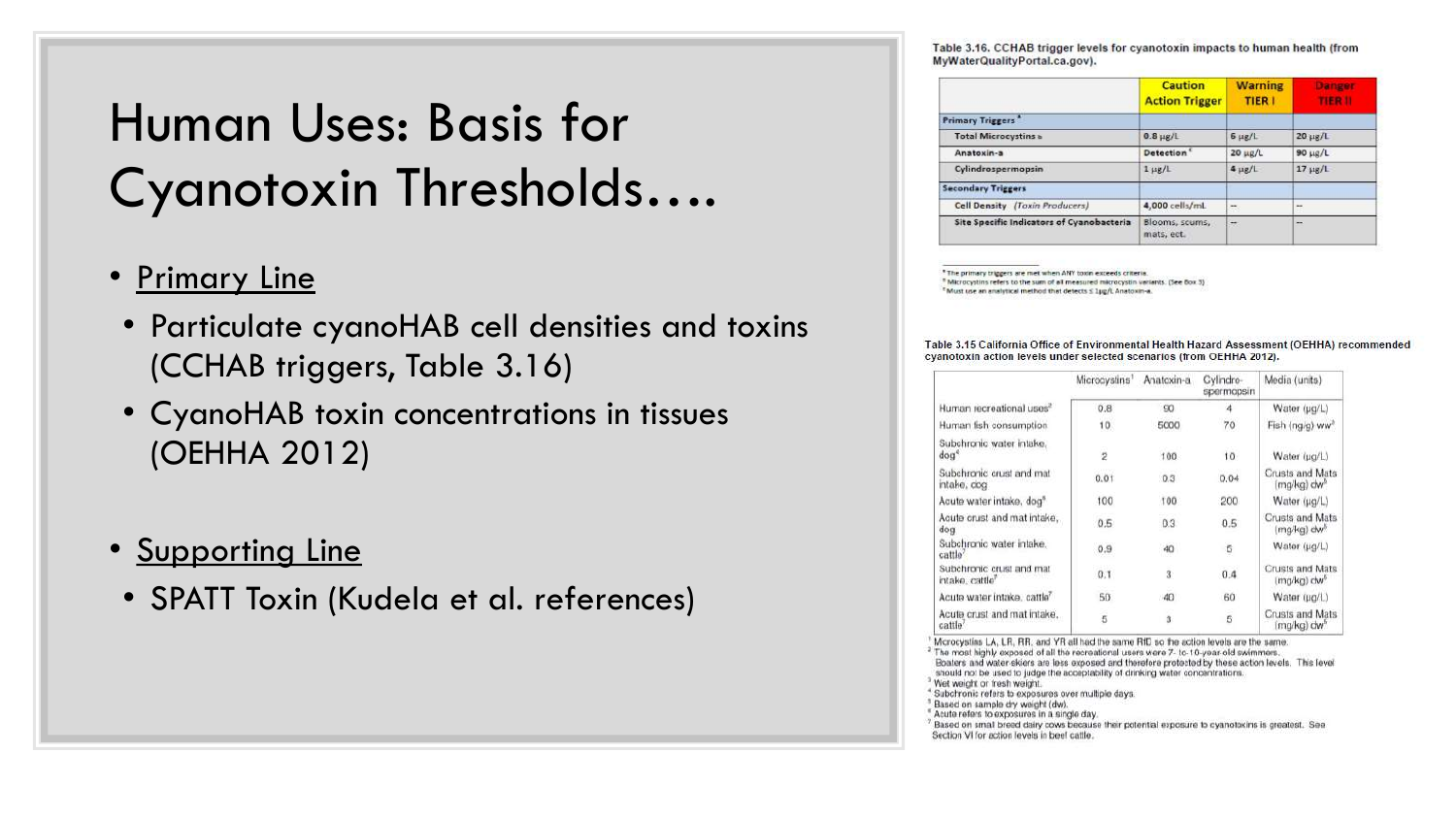# DOC and Trihalomethane (THM): MUN

- Trihalomethanes (THMs) are byproducts of drinking water treatment that result from the chlorination or bromination of certain dissolved organic carbon (DOC) compounds.
	- Known and suspected carcinogens
	- EPA (2003) suggested 0.080 mg/L total THM in potable water distribution system
- Algal blooms in wadeable streams leak DOC. The Stage I Disinfection Byproducts Rule requires removal of DOC by water treatment plants when the source water concentration exceeds 2 mg/L DOC, a limit easily exceeded during benthic algal blooms
- CALFED (2004) has an objective of 3 mg/L organic carbon in source water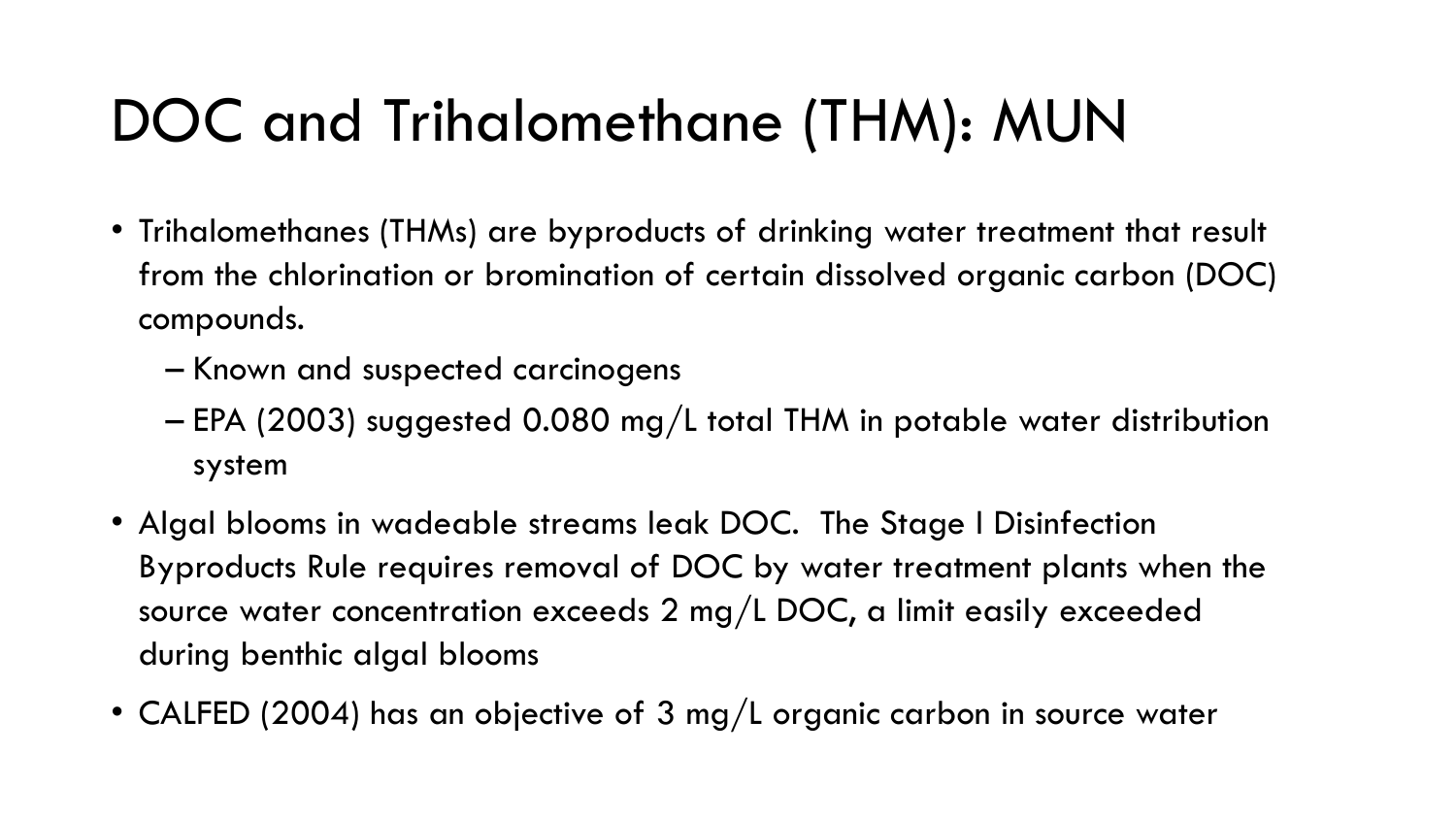## Other Issues Not Currently Addressed In Synthesis, But Would Like to, With More Policy Context

- How should thresholds be applied? Statistics matter!
	- Mean vs maximum vs minimum?
	- Duration of effects?
	- Minimum number of samples to estimate effect?
- Whether or how to use multiple lines of evidence
- Seasonality
	- wet versus dry weather
	- Winter dry versus summer dry
- Analytical variability versus threshold significant digits
- Temporal variability of nutrients in reference streams
- Relevance of indicators and thresholds for protection of downstream uses
- Biostimulatory thresholds were biointegrity constrained by landscape development